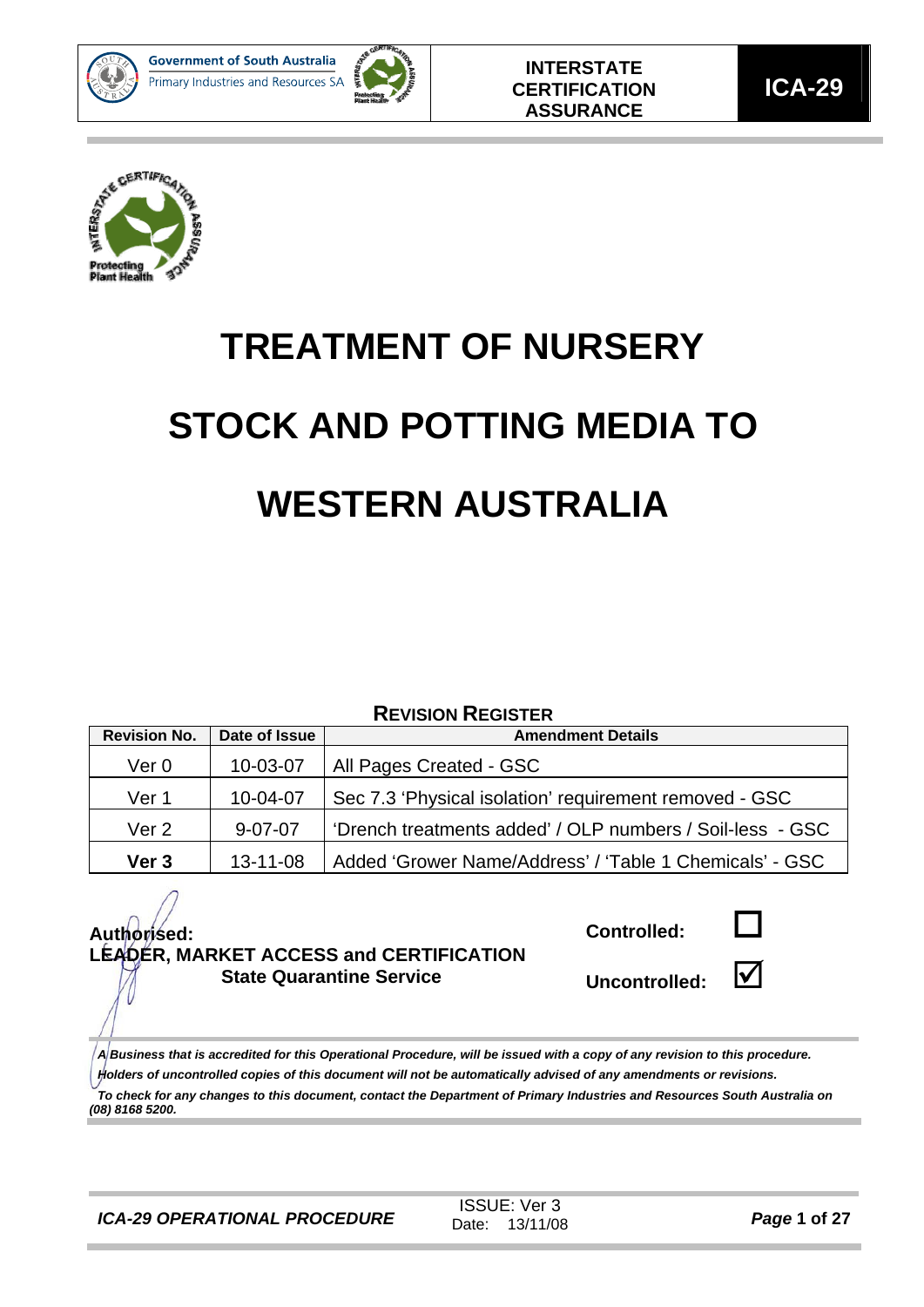



## **TABLE OF CONTENTS**

| 1.0 |                                                                    |  |
|-----|--------------------------------------------------------------------|--|
| 2.0 |                                                                    |  |
| 3.0 |                                                                    |  |
| 4.0 |                                                                    |  |
| 5.0 |                                                                    |  |
| 6.0 |                                                                    |  |
|     |                                                                    |  |
| 7.0 |                                                                    |  |
|     |                                                                    |  |
| 7.1 | 7.1.1                                                              |  |
|     | 7.1.2                                                              |  |
|     |                                                                    |  |
|     |                                                                    |  |
|     |                                                                    |  |
|     |                                                                    |  |
|     | 7.1.3                                                              |  |
|     | 7.1.4                                                              |  |
| 7.2 |                                                                    |  |
|     | 7.2.1                                                              |  |
|     | 7.2.2                                                              |  |
|     | 7.2.3                                                              |  |
|     |                                                                    |  |
|     |                                                                    |  |
|     |                                                                    |  |
|     | 7.2.4                                                              |  |
|     | 7.2.5                                                              |  |
|     |                                                                    |  |
|     |                                                                    |  |
|     | <b>Bifenthrin</b>                                                  |  |
|     |                                                                    |  |
|     |                                                                    |  |
|     | 7.2.7                                                              |  |
|     |                                                                    |  |
| 7.3 | 7.3.1                                                              |  |
|     | 7.3.2                                                              |  |
|     |                                                                    |  |
| 7.4 | 7.4.1                                                              |  |
|     |                                                                    |  |
| 7.5 |                                                                    |  |
|     | 7.5.1<br>7.5.2                                                     |  |
|     | Plant Health Assurance Certificate (PHAC) Distribution 16<br>7.5.3 |  |
|     |                                                                    |  |
| 8.0 |                                                                    |  |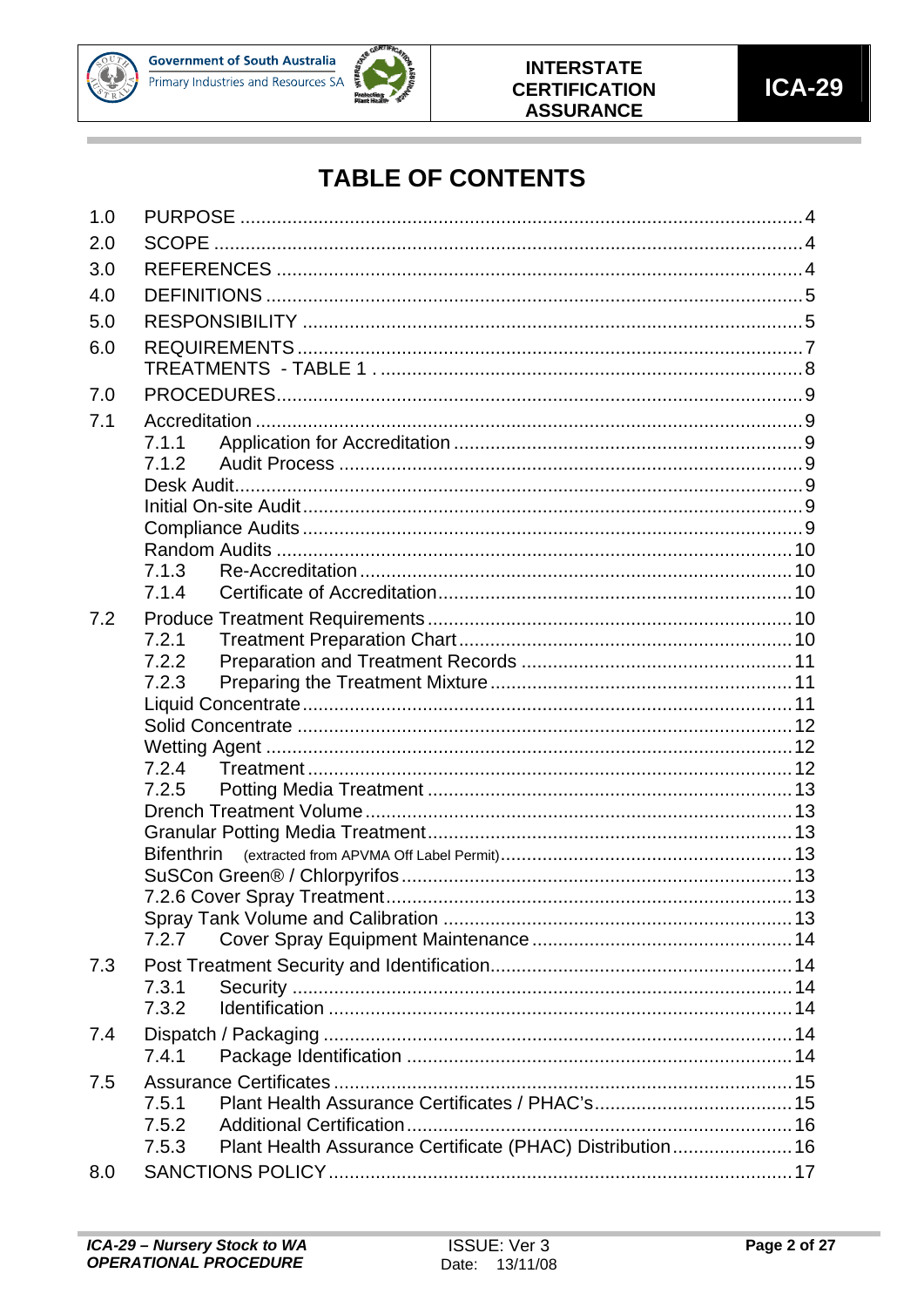



#### **INTERSTATE CERTIFICATION ASSURANCE**

- 1 Application for Accreditation of a Business for an Interstate Certification Assurance (ICA) Arrangement
- 2 Plant Health Assurance Certificate -- blank
- 3 Plant Health Assurance Certificate completed example.
- 4 Plant Health Assurance Certificate Attachment completed example. (NOTE; This is an example only - You may create your own Attachment provided it contains all the information stipulated in this Operational Procedure).
- 5 Plant Health Assurance Certificate Attachment blank example (NOTE; This is an example only – You may create your own Attachment provided it contains all the information stipulated in this Operational Procedure).
- 6 Treatment Preparation Chart blank
- 7 Treatment Calibration Record blank
- 8 Preparation and Treatment Record blank

A copy of this Operational Procedure and other ICA information is available on the PIRSA web-site at; http://www.pir.sa.gov.au/ica

All contact regarding this Operational Procedure or any ICA matter should be made to the ICA Officer, Plant Health Operations, PIRSA, on (08) 8168 5200.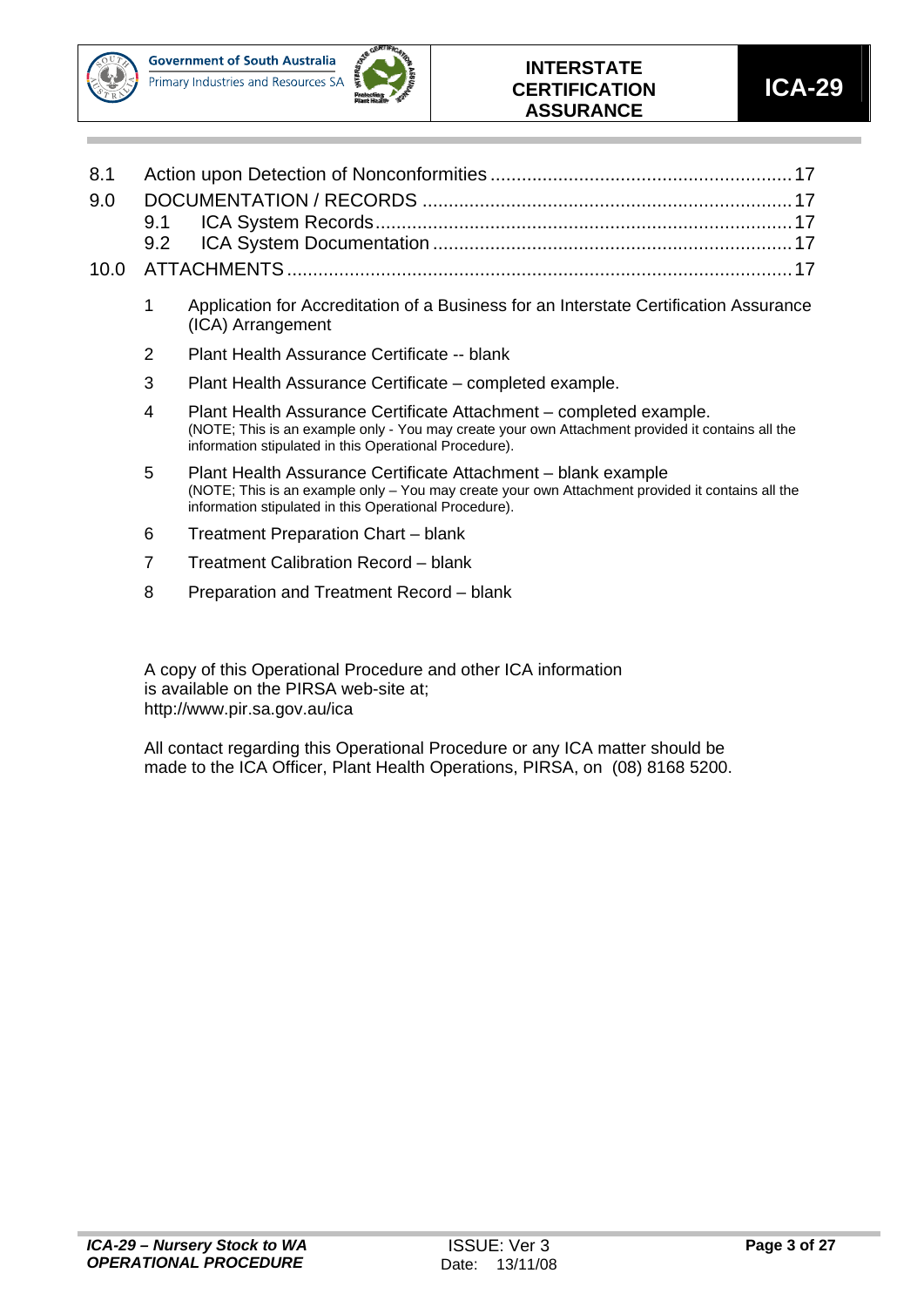



#### **1.0 PURPOSE**

The purpose of this procedure is to describe-

- (a) the principles of operation, design features and standards required for treatment equipment; and
- (b) the responsibilities and actions of personnel;

that apply to the cover spraying, treatment of soil-less potting media and certification for various quarantine pests destined to move to Western Australia under an Interstate Certification Assurance (ICA) arrangement.

#### **2.0 SCOPE**

This procedure allows a business accredited to issue certification facilitating the movement of nursery stock that has been treated and certified by a Business operating under an Interstate Certification Assurance arrangement in South Australia.

Pest; various pests and diseases and non-permitted species

Produce: nursery stock (if permitted on WAQIS Permitted and Quarantine Species List), soil-less media.

*Certification of a business under this Operational Procedure may not fulfil all quarantine entry conditions for all produce to interstate market destinations.* 

*It is the responsibility of the Business consigning the produce to ensure compliance with all applicable quarantine requirements, especially that it appears as permitted on the 'WA Permitted and Quarantine Species List'.* 

*Information on interstate quarantine requirements can be obtained from PIRSA Plant Health Operations. Whilst PIRSA makes every attempt to provide reliable Information on the quarantine requirements of other states, it will not take responsibility for such information provided in good faith. The destination state has final determination in regard to additional entry requirements, so you are advised to contact Agriculture Western Australia on (08) 9334 1800 with any concerns regarding entry of produce into WA.* 

**Accreditation is available for Treatment of Plants for direct consumption (not bearing fruit) however WAQIS written approval is required prior to accreditation being considered. Contact WAQIS on (08) 93341800 for further information.** 

#### **3.0 REFERENCES**

**WI-02 '**ICA Guidelines for the completion of Plant Health Assurance Certificates'. **WAQIS** 'WA Permitted And Quarantine Species List', available on-line at; http://www.agric.wa.gov.au/pls/portal30/docs/FOLDER/IKMP/PW/WEED/PERMITTED\_PROHIBITED.HTM

#### **APVMA Off-Label Permits:**

- PER 9796 Bifenthrin
- PER 9795 Bifenthrin, Imidacloprid, Mancozeb
- PER 10043 Bifenthrin

*It is a condition of accreditation under this Operational Procedure that the accredited business accepts responsibility to obtain, store and comply with the above AVPMA permits including any subsequent renewals.*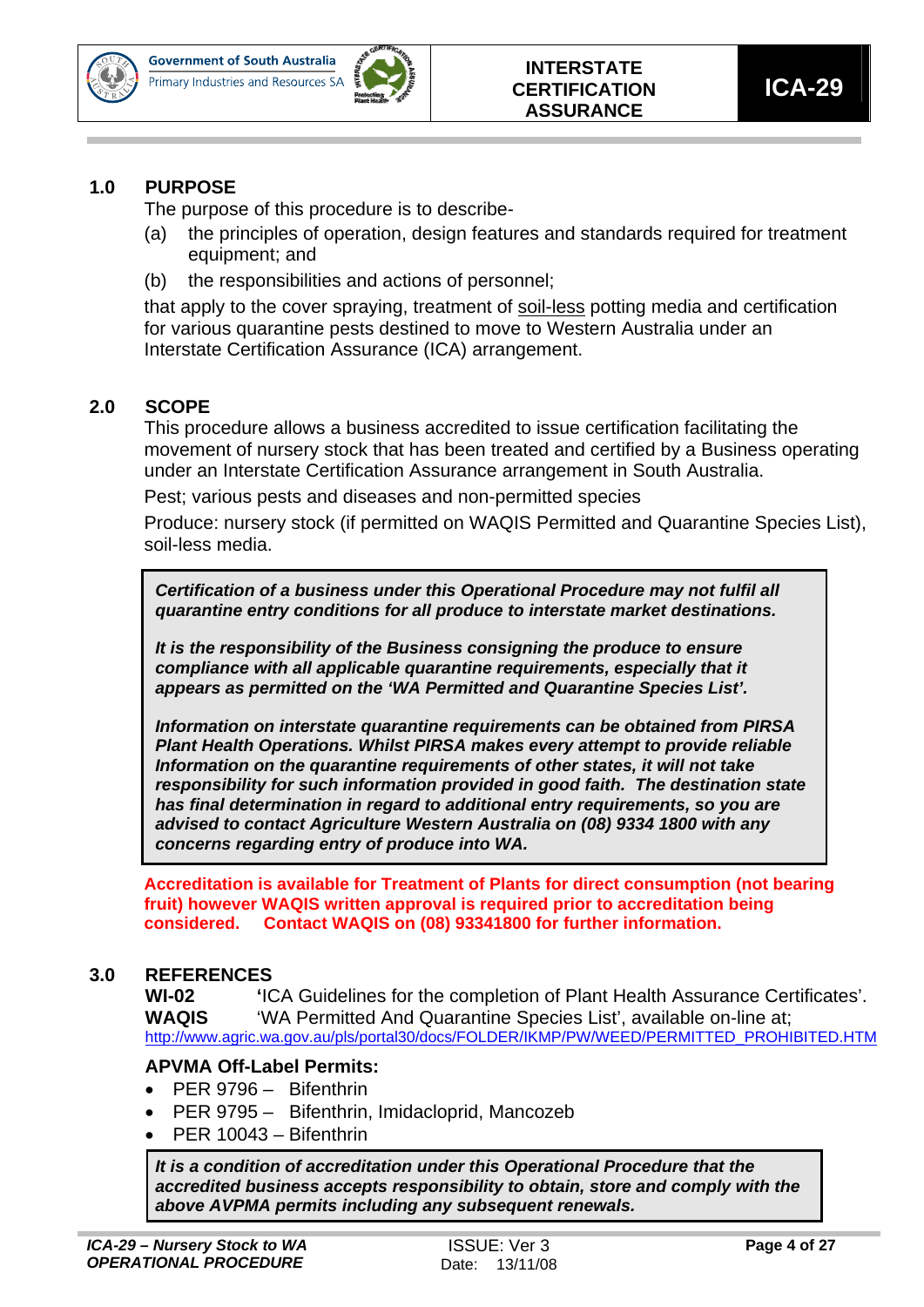



#### **4.0 DEFINITIONS**

| <b>Accredit</b>                                                | means to accredit persons to issue Plant Health<br>Assurance Certificates under The Fruit and Plant<br>Protection Act 1992.                                                                                    |
|----------------------------------------------------------------|----------------------------------------------------------------------------------------------------------------------------------------------------------------------------------------------------------------|
| <b>Accrediting Authority</b>                                   | means the Department of Primary Industries and<br>Resources South Australia (PIRSA)                                                                                                                            |
| <b>APVMA</b>                                                   | means Australian Pesticides and Veterinary Medicines<br>Authority                                                                                                                                              |
| <b>Assurance Certificate</b>                                   | means a Plant Health Assurance Certificate (PHAC)                                                                                                                                                              |
| <b>Business</b>                                                | means the legal entity responsible for the ICA<br>arrangement detailed on the Application for Accreditation                                                                                                    |
| <b>Certified or Certification</b>                              | means covered by a valid Plant Health Assurance<br>Certificate or Plant Health Certificate.                                                                                                                    |
| <b>Consignment</b>                                             | means a discrete quantity of packages consigned to one<br>business at one location at one time.                                                                                                                |
| <b>Cover Spraying</b>                                          | means saturating all exposed parts of the plant ie, trunks,<br>stems, leaves, buds, flowers, fronds, or isolated parts<br>(when specified), to the point of run-off with a chemical<br>solution or suspension. |
| <b>Dipping</b>                                                 | means full immersion into a specified chemical solution<br>or suspension for the required time.                                                                                                                |
| <b>ICA</b>                                                     | means Interstate Certification Assurance                                                                                                                                                                       |
| <b>Interstate Certification Assurance</b><br>(ICA) Arrangement | means the agreed accreditation of a Business by an ICA<br>Authority to, issue Assurance Certificates for a specified<br>quarantine requirement(s) under specific conditions of an<br>Operational Procedure.    |
| Non-conformance                                                | means a non-fulfilment of a specified requirement                                                                                                                                                              |
| <b>Off Label Permit (OLP)</b>                                  | means a permit issued by the APVMA which specifies<br>permitted use of a chemical contrary to the normal label.                                                                                                |
| <b>Permitted Species.</b>                                      | means a plant appearing on the 'Permitted and<br>Quarantine Species' List on the WAQIS Import<br>Requirements Search site.<br>http://agwdsrv02.agric.wa.gov.au/quarantine/                                     |
| <b>PHAC / Plant Health Assurance</b><br>Certificate.           | means a Plant Health Assurance Certificate (see<br>example shown in Attachment 2).                                                                                                                             |
| <b>PIRSA</b>                                                   | means Primary Industries and Resources South<br>Australia.                                                                                                                                                     |

#### **5.0 RESPONSIBILITY**

*The following titles have been used to reflect the responsibilities of staff under this Arrangement. These positions may not exist in all Businesses, titles may vary for staff holding the responsibilities or one person may carry out all of the responsibilities.* 

**Certification Controller or Back-up Controller** are responsible for -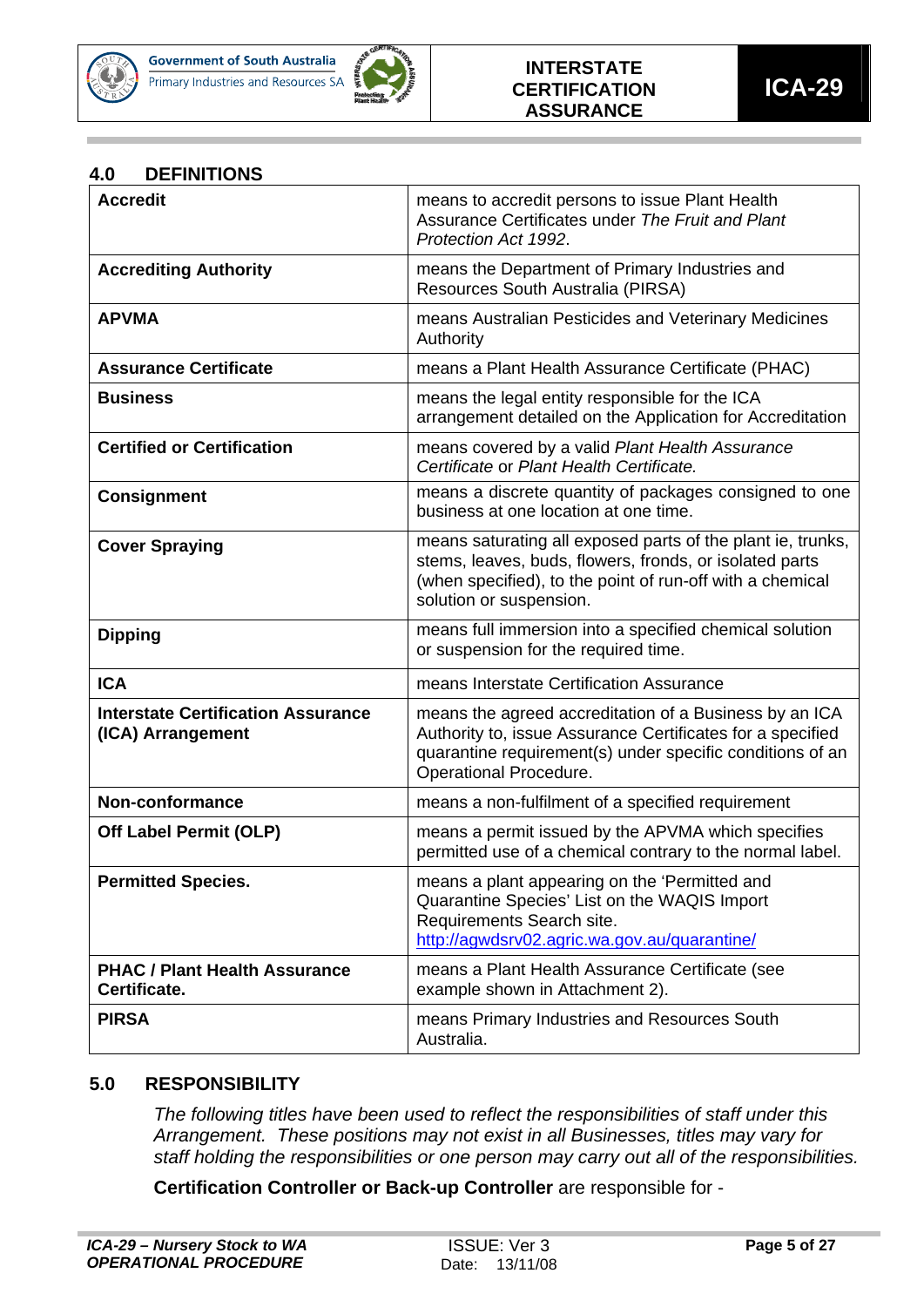



- Representing the Business during audits and other matters relevant to ICA accreditation;
- Training staff in their duties and responsibilities under this Procedure;
- Ensuring the Business and it's staff comply with their responsibilities and duties under this Operational Procedure;
- Ensuring the Business has current accreditation for the arrangement under this Operational Procedure;
- Ensuring that the Accrediting Authority is immediately notified of any changes to the information provided on the current Application for Accreditation;
- Obtaining and understanding the applicable MSDS for the chemical product intended for use and ensuring staff are aware of the MSDS and trained in the safe use of chemicals.
- Ensuring the preparation of chemicals and treatment of plants for certification under the ICA Arrangement is carried out strictly in accordance with this Operational Procedure and the relevant Off Label Permits.
- Ensuring all certification of produce under the Business's ICA arrangement is carried out in accordance with this Procedure, and
- Ensuring the produce to be certified is permitted on the 'WAQIS Permitted and Quarantine Species List' and no soil is present in the potting medium.

#### **The Treatment Operator is responsible for:**

- maintaining a current calibration certificate for equipment used in the treatment of nursery stock under this operational procedure.
- preparing treatment mixtures.
- applying treatment to all lots of plants certified under this Operational Procedure within the interval specified prior to dispatch.
- maintaining preparation and treatment records of treatment.
- maintaining treatment equipment.
- ensuring those involved in preparation or application of chemicals have read the relevant APVMA Permits and adhere to the requirements therein.

#### **The Authorised Dispatcher is responsible for:**

- ensuring that produce handled, stored, packed and certified by the Business for dispatch has met all requirements of this Procedure.
- ensuring that records of all produce prepared for dispatch and dispatched are maintained in accordance with the requirements of this Procedure.
- ensuring that produce covered by the certificate has been prepared, packed and labelled in accordance with the ICA arrangement prior to ensuring an Authorised Signatory signs and issues an Assurance Certificate.
- ensuring copies of all Assurance Certificates issued by the Business under the ICA arrangement are maintained.

#### **Authorised Signatories are responsible for -**

• ensuring, prior to signing and issuing an Assurance Certificate, that produce covered by the certificate has been prepared in accordance with the Business's ICA arrangement, and the details on the certificate are true and correct in every particular.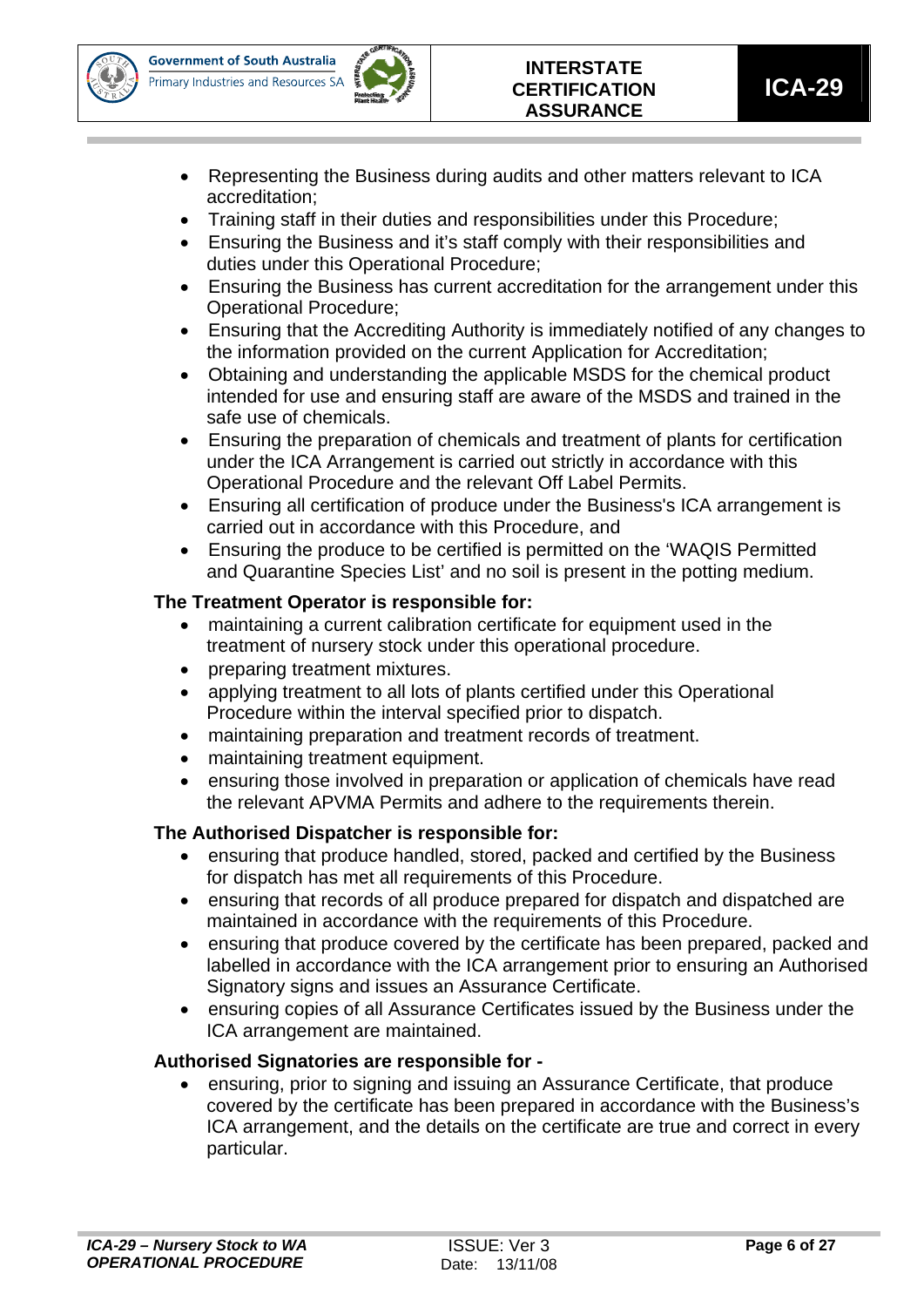



#### **6.0 REQUIREMENTS**

- Plants of any kind in pots of more than 20L in size are not allowed entry into WA.
- All pots/containers used in consignment must be new and in clean condition.
- For all potting media treatments, the volume of solution applied to be at least 20% of the volume of the container and applied when the media is not saturated and is to be contained. For example, for a 20L pot, 4L of solution to be applied when the potting media is sufficiently dry so that the solution is absorbed by the potting media.
- The potting media is free of soil.
- All spray treatments to be applied with wetting agent at the manufacturers recommended rate to attain 100% coverage, to the point of run off.
- All treatments to be carried out between 2 and 10 days before export.
- All treatments to be prepared and applied by trained and qualified personnel who have read the relevant APVMA off label permits.
- Nursery stock must be treated in accordance with the requirements outlined in Table 1 of this Operational Procedure; 'Plants and Fruit Trees not Bearing Fruit'.

**Note: Cover spraying must be the last treatment before packing or loading for dispatch.** 

*The Business must use chemical products in accordance with the instructions on the products approved label or an APVMA permit, and follow any first aid, safety, protection, storage and disposal directions on the product label or permit.* 

*Following the required treatments in this procedure does not absolve the business from the responsibility of ensuring that treated produce does not contain a pesticide residue above the Maximum Residue Level (MRL).* 

*PIRSA and the receiving Interstate Quarantine Authority maintain the right, at any time to inspect certified produce and to refuse to accept a certificate where produce is found not to conform to specified requirements.* 

*Some produce may be damaged by chemical treatments. Businesses applying chemical treatments are advised to seek advice from experienced persons and/or to test small quantities.* 

- Consignments must have a Plant Health Assurance Certificate signed by an Authorised Signatory which clearly specifies the words *"Meets ICA-29"* in the additional certification section and the treatment details specified on the certificate or on an attachment to the certificate;
- If an attachment is used the certificate shall include the words "See Attachment" in the additional certification section and the grower section and the attachment shall provide the above detail and the following;
	- $\circ$  The words "Attachment to PHAC # ? "; and ,
	- $\circ$  The PHAC # and issue date; and
	- o Signature of the Authorised Signatory who signed the certificate.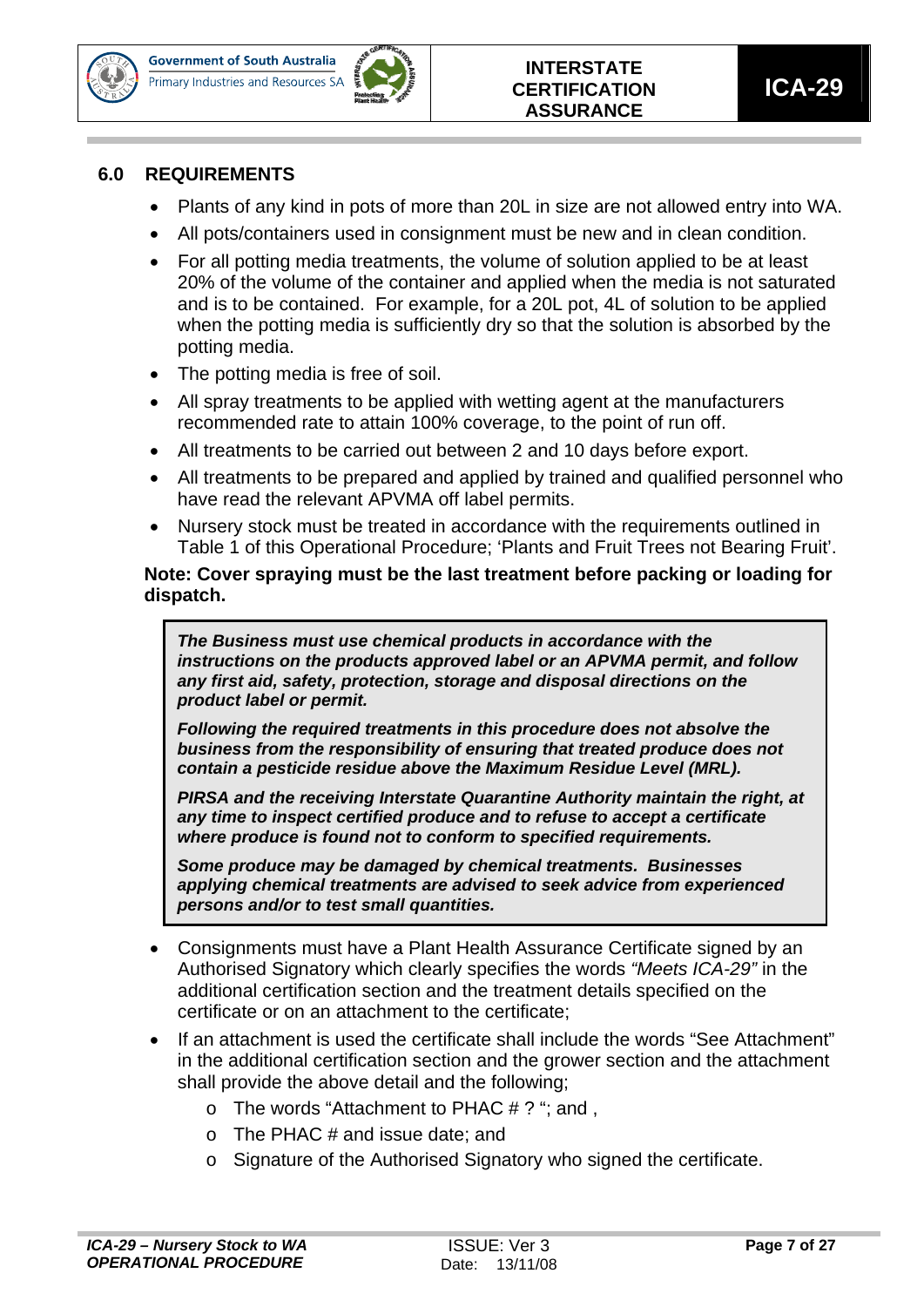



Continuation of Accreditation is conditional upon an accredited Business paying any fee for service within the prescribed period. It is PIRSA policy to discontinue provision of services to a Business with any outstanding debt over 60 days.

#### **TREATMENTS - TABLE 1 .**

**All Nursery Plants and Fruit Trees Not Bearing Fruit must be treated in accordance with the following using the APVMA Off Label Permit(s) applicable to the chemical(s).** 

| <b>TABLE 1</b> |                                                                                                           | <b>Nursery Plants and Fruit Trees (not-bearing fruit)</b>                                                                                                                                                  |  |  |  |  |  |
|----------------|-----------------------------------------------------------------------------------------------------------|------------------------------------------------------------------------------------------------------------------------------------------------------------------------------------------------------------|--|--|--|--|--|
| А.             | <b>Plants In Soil-less Potting</b>                                                                        | <b>POTTING MEDIUM</b>                                                                                                                                                                                      |  |  |  |  |  |
|                | <b>Medium</b>                                                                                             | 1(a) Bifenthrin 2g/kg (granules) at $16 - 61g/10L$ of potting media as per Permit 9796, OR<br>1(b) suSCon Green® at label recommendations,<br><b>OR</b>                                                    |  |  |  |  |  |
|                | <b>NOTE</b>                                                                                               | 1(c) Immersion or drenching of container & root ball in solution of <b>Bifenthrin 80g/L</b> at 25mls/100L as<br>per Permit 10043 and commercial <b>wetting agent</b> at label recommendation.<br><b>OR</b> |  |  |  |  |  |
|                | Potting medium containing any<br>soil cannot be treated and certified<br>using ICA-29.                    | 1(d) Immersion or drenching of container & root ball in solution of Chlorpyrifos 500g/L at 40ml/100L<br>and commercial wetting agent at label recommendation.<br><b>AND</b>                                |  |  |  |  |  |
|                | Media containing soil requires a PHC<br>confirming treatment in accordance<br>with WA entry requirements. | 2(a) Furalaxyl 250g/kg at label recommendations, OR<br>2(b) Etridiazole / Thiothante-methyl or Etridiazole at label recommendations,                                                                       |  |  |  |  |  |
|                |                                                                                                           | NOTE Potting medium containing soil requires PHC indicating treatment in accordance with WA<br>requirements;                                                                                               |  |  |  |  |  |
|                | All 5 are Applicable                                                                                      | <b>AND For ABOVE GROUND PARTS</b>                                                                                                                                                                          |  |  |  |  |  |
|                |                                                                                                           | 3(a) Imidacloprid 200g/L at 2.5mls/10L and in accordance with Permit 9795, OR<br>3(b) Acetimiprid 225g/L at 4.4mls/10L at label recommendations.<br><b>AND</b>                                             |  |  |  |  |  |
|                |                                                                                                           | 4(a) Bifenthrin (SC) 80g/L at 6mls/10L as per Permit 9795, OR                                                                                                                                              |  |  |  |  |  |
|                |                                                                                                           | 4(b) Bifenthrin (EC) 100g/L at 5mls/10L as per Permit 9795,<br><b>AND</b>                                                                                                                                  |  |  |  |  |  |
|                |                                                                                                           | 5(a) Mancozeb 800g/kg at 15g/10L as per Permit 9795, OR<br>5(b) Chlorothalonil OR any other Group Y Fungicide at label recommendations.                                                                    |  |  |  |  |  |
| Β              | <b>Bare Rooted</b>                                                                                        | <b>ABOVE GROUND PARTS</b>                                                                                                                                                                                  |  |  |  |  |  |
|                | <b>Plants/Cuttings</b>                                                                                    | 1(a) Imidacloprid 200g/L at 2.5mls/10L at label recommendations, OR                                                                                                                                        |  |  |  |  |  |
|                | with Leaves                                                                                               | 1(b) Acetimiprid 225g/L at 4.4mls/10L at label recommendations.<br><b>AND</b>                                                                                                                              |  |  |  |  |  |
|                | All 3 Apply                                                                                               | 2(a) Bifenthrin (SC) 80g/L at 6mls/10L as per Permit 9795, OR<br>2(b) Bifenthrin (EC) 100g/L at 5mls/10L as per Permit 9795.<br><b>AND</b>                                                                 |  |  |  |  |  |
|                |                                                                                                           | 3(a) Mancozeb 800g/kg as per Permit 9795, OR<br>3(b) Chlorothalonil OR any other Group Y Fungicide at label recommendations.                                                                               |  |  |  |  |  |
| Ć              | <b>Bulbs, Corms and</b>                                                                                   | <b>ALL PARTS</b>                                                                                                                                                                                           |  |  |  |  |  |
|                | Rhizomes free of potting medium                                                                           | 1(a) Bifenthrin (SC) 80g/L at 6mls/10L as per Permit 9795, OR                                                                                                                                              |  |  |  |  |  |
|                | or soil                                                                                                   | 1(b) Bifenthrin (EC) 100g/L at 5mls/10L as per Permit 9795.<br><b>AND</b>                                                                                                                                  |  |  |  |  |  |
|                | <b>Both Apply</b>                                                                                         | 2(a) Mancozeb 800q/kq as per Permit 9795, OR<br>2(b) Chlorothalonil OR any other Group Y Fungicide at label recommendations.                                                                               |  |  |  |  |  |
| D              | <b>Bare Rooted</b>                                                                                        | <b>ALL PARTS</b>                                                                                                                                                                                           |  |  |  |  |  |
|                | <b>Plants/Cuttings</b>                                                                                    | 1(a) Bifenthrin (SC) 80g/L at 6mls/10L as per Permit 9795, OR                                                                                                                                              |  |  |  |  |  |
|                | without Leaves                                                                                            | 1(b) Bifenthrin (EC) 100g/L at 5mls/10L as per Permit 9795.                                                                                                                                                |  |  |  |  |  |
|                | All 3 Apply                                                                                               | AND FOR ABOVE GROUND PARTS                                                                                                                                                                                 |  |  |  |  |  |
|                |                                                                                                           | Mancozeb 800g/kg at 15g/10L as per Permit 9795,<br>2.<br>AND                                                                                                                                               |  |  |  |  |  |
|                |                                                                                                           | 3.<br>White Oil at 120ml/10L water                                                                                                                                                                         |  |  |  |  |  |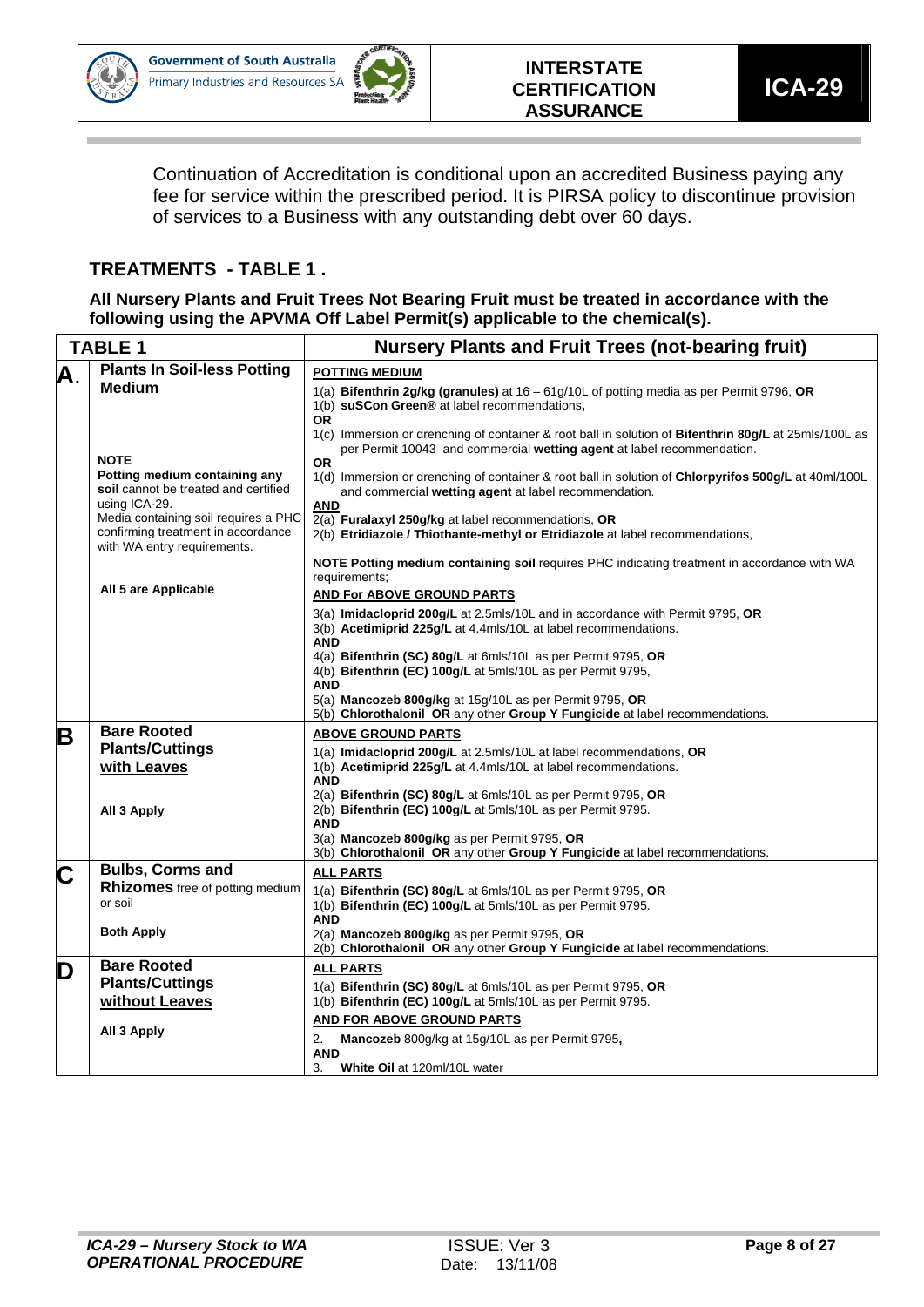



#### **7.0 PROCEDURES**

#### **7.1 Accreditation**

#### **7.1.1 Application for Accreditation**

A Business seeking accreditation for an ICA arrangement under this Operational Procedure shall make application for accreditation (refer Attachment 1) at least ten (10) working days prior to the intended date of commencement of certification of produce.

Each Business is provided (or will already have) a unique Interstate Produce (IP) number and is identifiable by the CAA number, comprising:

- the (IP) number of the business that owns or manages the property (eg S9999);
- the facility number; and
- the ICA number, ie Sxxxx-01-ICA29.

#### **7.1.2 Audit Process**

#### **Desk Audit**

A Desk Audit will be carried out to ensure the application is complete and correct. The applying business is allocated a unique IP number in preparation for an initial on-site audit.

#### **Initial On-site Audit**

After the new applicant Business has successfully passed the Desk Audit an initial On-site Audit of the facility must be carried out by an Authorised Officer of the Accrediting Authority to verify required procedures are in place, authorised staff are aware of the certification requirements and the ICA system is;

- implemented;
- capable of operating in accordance with this Operational Procedure; and
- is effective in ensuring compliance with the specified requirements of the ICA arrangement,

On successful completion of the initial on-site Audit:

- Accreditation is granted to cover the current season; and
- a Certificate of Accreditation is issued (refer 7.1.4).

A further Initial compliance audit will need to be conducted within 4 weeks of commencing certification or the issuing of the first assurance certificate pursuant to the operational procedure to ensure the arrangement is operating to requirements.

#### **Compliance Audits**

The accrediting authority will carry out scheduled compliance audits at regular defined intervals to verify that the ICA system is implemented and continues to operate in accordance with the requirements and procedures documented in the operational procedure.

The frequency of scheduled compliance audits will be at least once every 6 months. If the Arrangement does operate for more than six (6) months of the year a further Compliance Audit will be required.

Unscheduled compliance audits may be conducted at any time to investigate reported or suspected non-conformance with these Operational Procedures.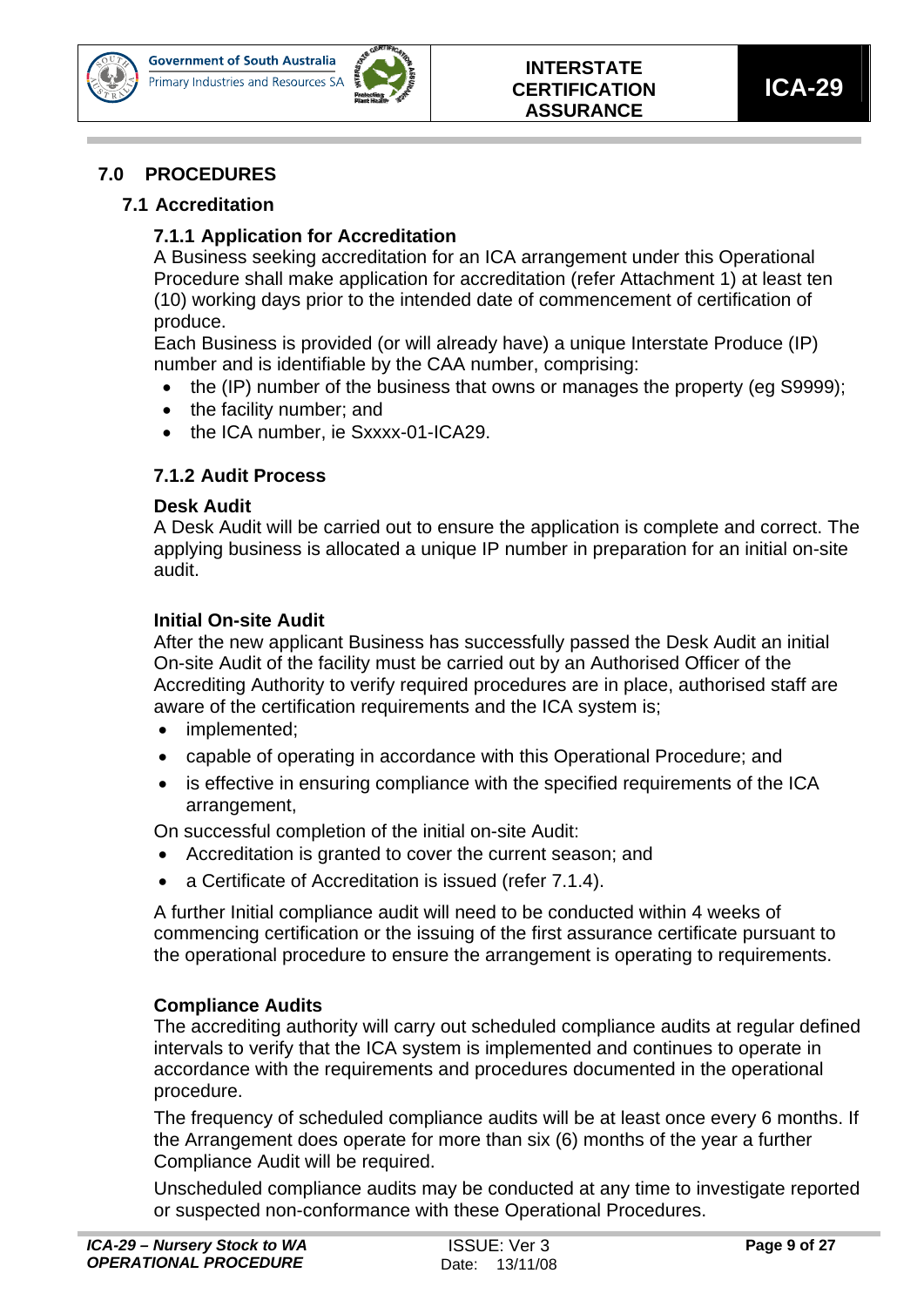



#### **Random Audits**

Random audits are conducted on a selected number of accredited Businesses each year and may take the form of:

- a full compliance audit; or
- audits of limited scope which sample certified produce and/or ICA system records and/or ICA system documentation.

Sanctions apply for failing to conform with the requirements of ICA and this procedure (see 8.0 Sanctions).

#### **7.1.3 Re-Accreditation**

Accredited Businesses are required to reapply for accreditation each year the Business seeks to operate under the ICA arrangement, prior to accreditation lapsing, or if accreditation has lapsed, prior to being accredited to certify produce under this arrangement.

A compliance audit will be conducted within twelve (12) weeks of re-accreditation.

#### **7.1.4 Certificate of Accreditation**

An Accredited Business will receive a Certificate of Accreditation for an Interstate Certification Assurance Arrangement detailing the scope of the arrangement, including:

- IP number and Business name
- Facility location;
- Operational Procedure;
- Type of produce covered, chemicals used and any restrictions on the accreditation and;
- period of accreditation.

The Business must maintain and display a current Certificate of Accreditation at the facility and make it available on request by an Inspector.

**A Business may not commence or continue certification of produce under the ICA arrangement unless it is in possession of a valid and current Certificate of Accreditation for the facility, procedure, produce type and chemical, covered by the Plant Health Assurance Certificate.** 

#### **7.2 Produce Treatment Requirements**

#### **7.2.1 Treatment Preparation Chart**

The Business shall maintain a Treatment Preparation Chart (Attachment 6) or similar record in close proximity to the spray mixture preparation area at the time of making up the cover spray mixture.

Calculate the weights or volumes of concentrate for the maximum mixture level and each of the incremental volumes marked on the spray tank and record these on the Treatment Preparation Chart (Attachment 6).

A chart shall be prepared for each spray unit used by the Business for cover spraying under this procedure.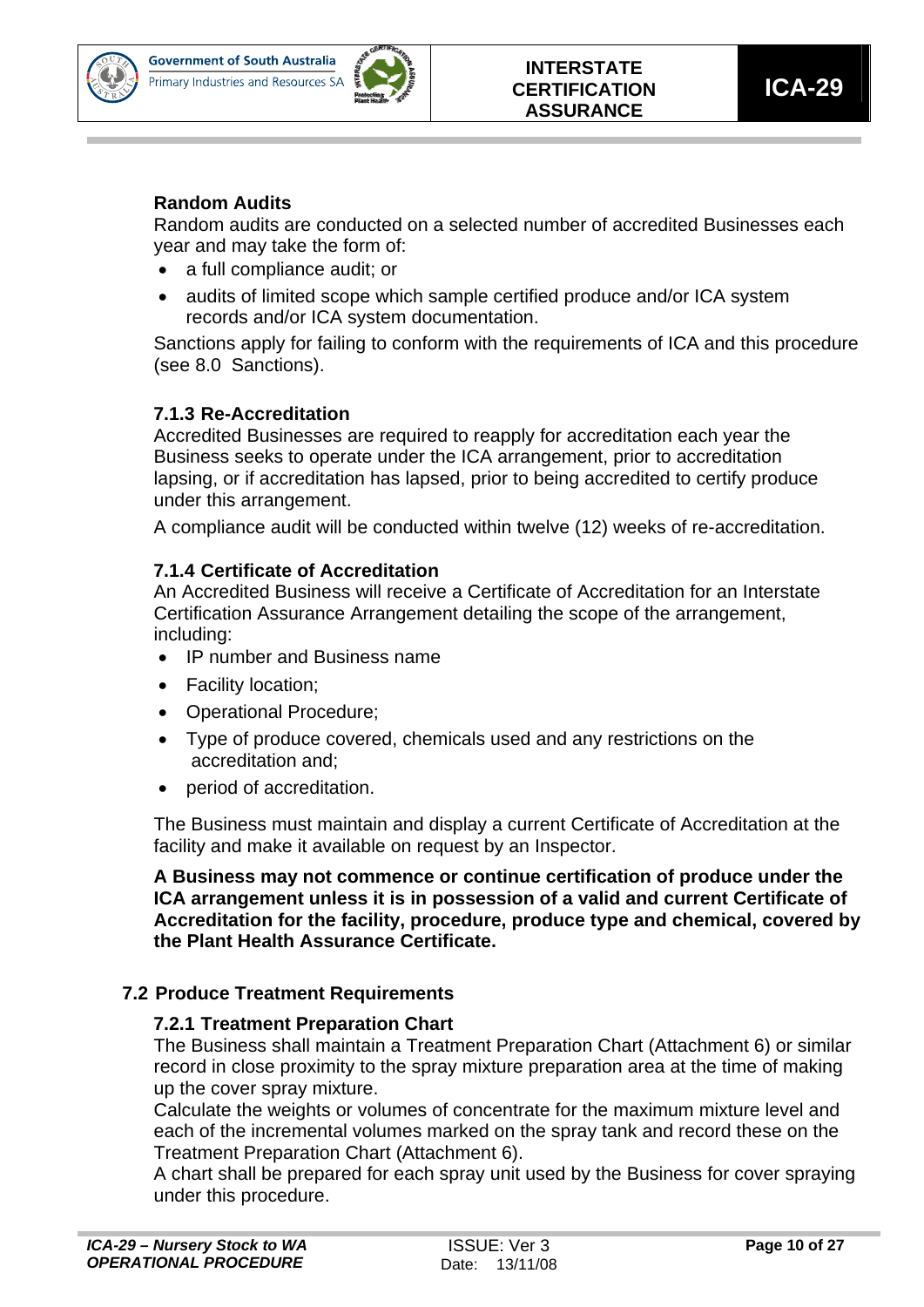



The chart shall provide the following details-

- the name of the Active Ingredient and Chemical Concentration;
- the total volume in litres of the spray tank when filled to the maximum mixture level mark;
- the volume in millilitres (mL) or the weight in grams (g) of concentrate added to achieve the required mixture when filled to the maximum mixture level mark;
- scales, if used to weigh solid concentrate, were verified as calibrated;
- the volume in millilitres (mL) or the weight in grams (g) of concentrate added to achieve the required mixture for any known incremental volumes used; and
- the printed name and signature of the person who prepared the solution and the date of preparation.

#### **7.2.2 Preparation and Treatment Records**

The Treatment Operator must record details of all chemical preparation and treatments using a Preparation and Treatment Record (Attachments 6 & 8). The Business's preparation and treatment records must identify –

- the date of cover spray mixture preparation and application;
- the active ingredient and label concentrate of chemical used;
- amount of concentrate used (mL or g) in the spray mixture;
- the total volume (litres) of the made up spray mixture;
- active ingredients, concentration and amounts of any other pesticides or additives included in the spray mixture;
- the treatment equipment used;
- the lot/s (indicating type of plants or plant parts) treated;
- the number of plants sprayed; and
- the Treatment Operator.

The Treatment Operator shall:

- refer to the Treatment Preparation Chart (Attachment 6) to determine the amount of concentrate required to make up the desired quantity of spray mixture; and
- sign the Preparation and Treatment Record.
- Treat between 2-10 days prior to export.

#### **7.2.3 Preparing the Treatment Mixture**

#### **Liquid Concentrate**

Using a clean graduated measuring vessel, measure the amount of liquid concentrate required to achieve the specified number of millilitres (mL) per litre of mixture of the specified concentrate for the required volume of mixture.

Suitable measuring cylinders include graduated plastic or glass measuring cylinders or syringes.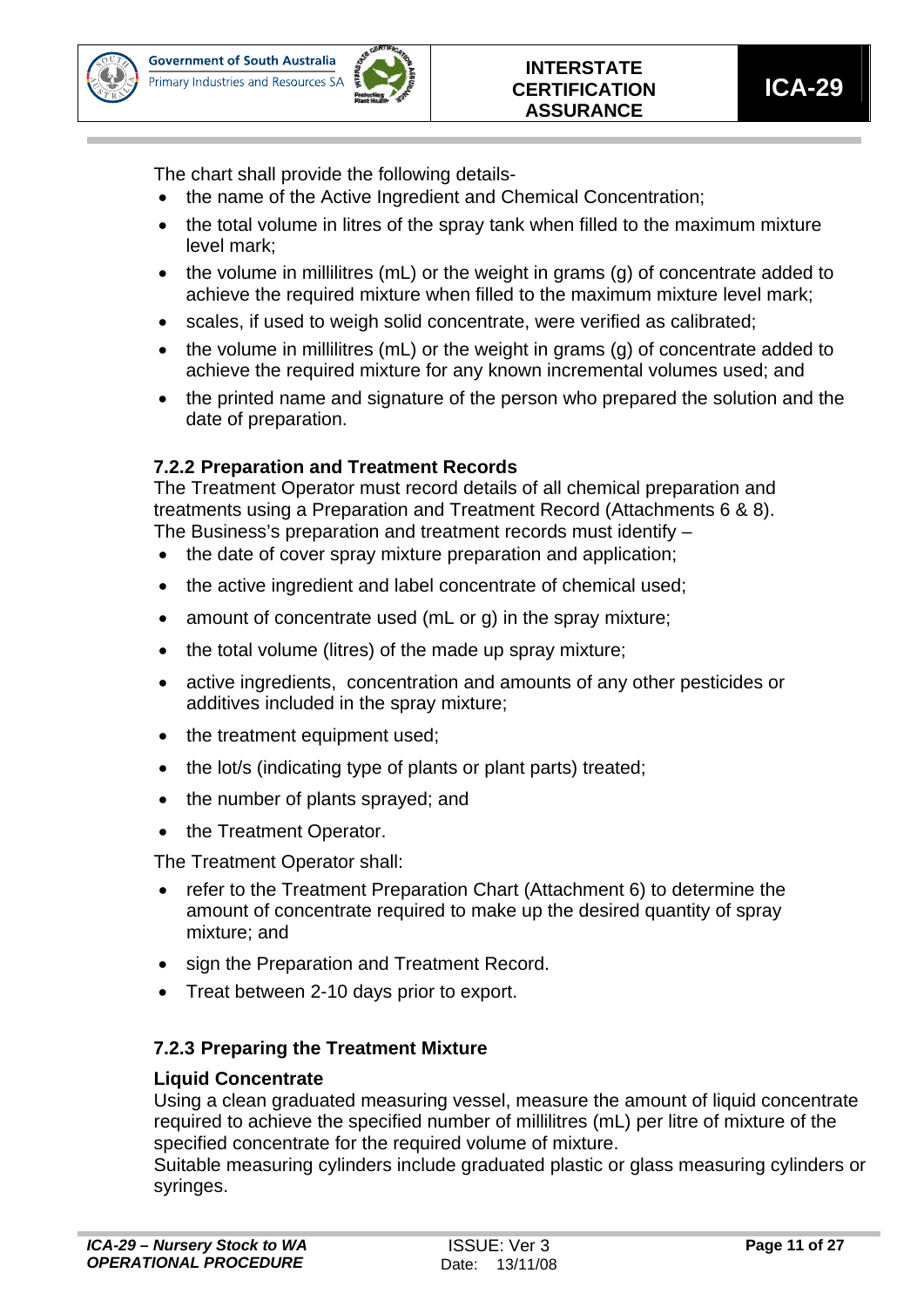



#### **Solid Concentrate**

For solid concentrates, the required amount of grams (g) must be weighed on a balance with tare or measured allowance taken into consideration for the weight of container used.

The balance used must be calibrated (with 3 known weights covering at least 50% of the load range of the balance) each day that a mixture is prepared by the Treatment Operator. The balance must be verified as consistently accurate to within  $\pm 1\%$  of the total load range (to a maximum error of 10g). Calibration results shall be recorded on the Treatment Preparation Record (refer Attachment 6).

The Treatment Operator shall:

- add required amount of concentrate to the spray tank in accordance with the manufacturer's directions. Solid concentrates should be mixed with water before adding to the tank.
- fill the spray supply tank with clean water to the incremental volume mark or maximum mixture level mark.
- ensure that the chemical is completely diluted in all of the water by mixing the tank for a minimum of two minutes before commencing the spray operation. Some equipment may require extended periods of mixing to fully dilute the chemical in the water.
- Spray equipment must have a means of continuous mixing of the spray mixture in the spray tank throughout the spray operation to avoid settling or separation of the concentrate. This can be achieved by mechanical mixing devices in the spray tank, or agitation from spray mixture returned via a by-pass from the spray pump.
- Record the preparation of a mixture on the Preparation and Treatment Record (Attachment 8).

*The mixture may contain a fungicide or other chemical provided it is approved for use and known to be compatible with the concentrate used.* 

*The addition of commercial wetting agents may be specified for some treatment requirements and these may also vary in compatibility.* 

*Prior to mixing chemicals Treatment Operator must have evidence that compatibility of spray mixture ingredients has been verified ie by manufacturer of chemicals.* 

#### **Wetting Agent**

All spray treatments to be applied with wetting agent at the manufacturers recommended rate to attain 100% coverage, to the point of run off. Follow the label instructions for the compatible product recommended, and record amounts in the Treatment Preparation Chart (Attachment 6).

#### **7.2.4 Treatment**

The Treatment Operator shall ensure that:

- a fresh mixture is prepared for each day that treatment is to be applied (see Table 1 in Section 6 - Requirement);
- treatment is to commence and finish within the interval specified as a requirement for that treatment prior to scheduled dispatch;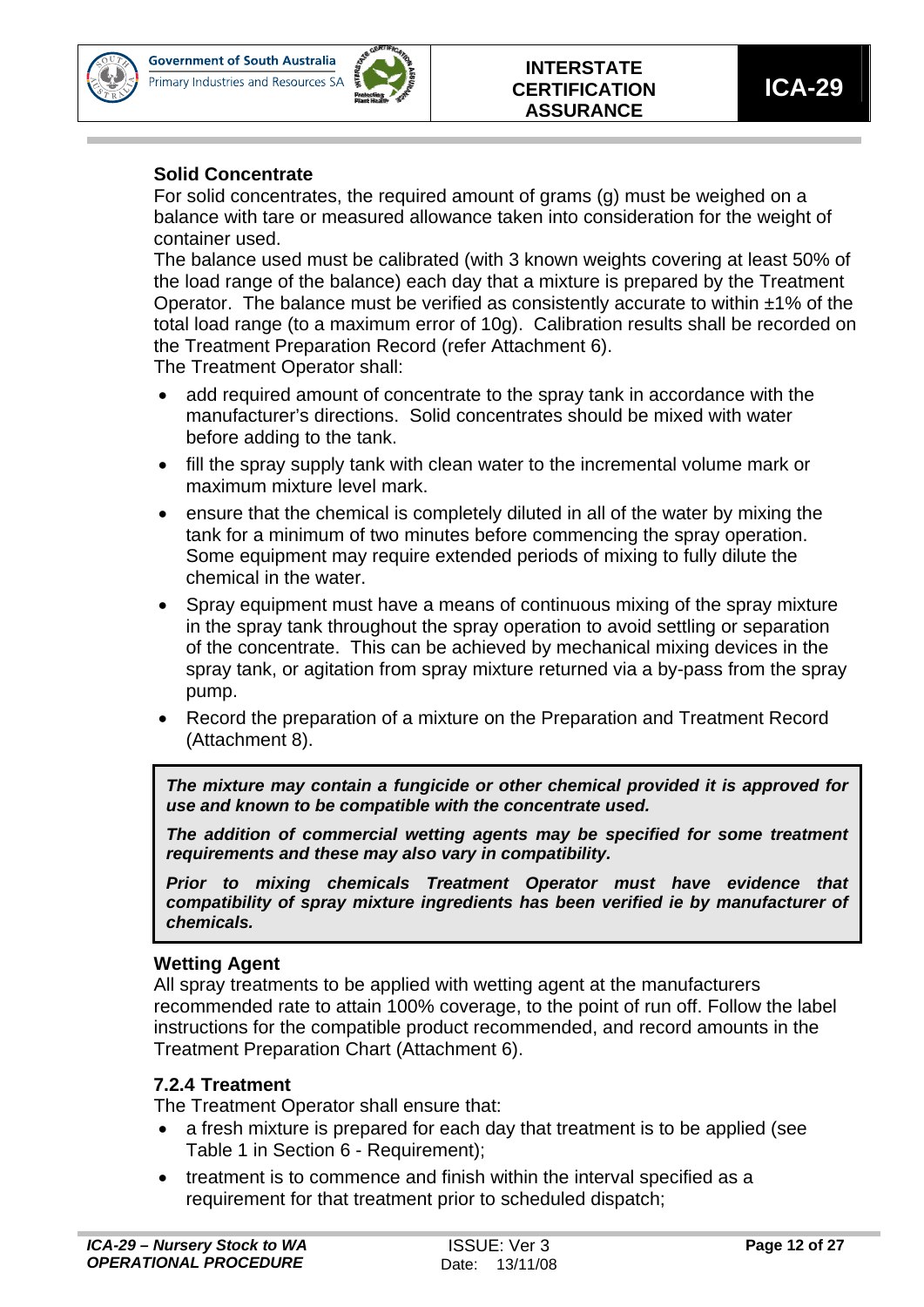![](_page_12_Picture_0.jpeg)

![](_page_12_Picture_2.jpeg)

- all treatments are performed in the designated treatment area;
- all plants remain in the treatment area for the duration of the treatment.

#### **7.2.5 Potting Media Treatment**

#### **Drench Treatment Volume**

For all potting media treatments the volume of solution applied is to be at least 20% of the volume of the container and applied when the media is not saturated and is to be contained. For example, for a 20L pot, 4L of solution is to be applied when the potting media is sufficiently dry so that the solution is absorbed by the potting media.

Drench must be applied between 2-14 days prior to arrival in WA.

Apply the required drench (> 20% of container volume) to potting mix in containers/pots as a single drench (if the entire drench can be applied in one session) or multiple cumulative drenches (ie. the potting medium cannot be permitted to dry out to the extent that it could absorb a drench equivalent to 20% of the container).

#### **Granular Potting Media Treatment**

**Bifenthrin** (extracted from APVMA Off Label Permit)

All Bifenthrin granules are to be applied topically to pot surface. Apply granules at the rate dependant upon the potting media density using Table 2. Guide to Average Potting Mix Densities (below - as extracted from the APVMA Permit). If the media to be treated varies from the specified ratios in Table 2 determine the average composition of the media to be treated and apply the rate that correlates with a mix with similar density.

| <b>Potting Mix</b>  | <b>Specific Gravity</b> | Product g/L |
|---------------------|-------------------------|-------------|
| 100% peat (light)   | 0.5                     | 1.6         |
| 75% peat / 25% sand | 0.85                    | 27          |
| 50% peat / 50% sand | 1.2                     | 3.8         |
| 25% peat / 75% sand | 1.55                    | 5.0         |
| 100% sand           | 1.9                     | 6.1         |

#### **Table 2. Guide to Average Potting Mix Densities**

#### **SuSCon Green® / Chlorpyrifos**

Apply suSCon Green granules into media according to manufacturer's label.

#### **7.2.6 Cover Spray Treatment**

#### **Spray Tank Volume and Calibration**

Permanent volume indicator marks shall be made on the side of the spray tank, on a sight tube or sight panel on the outside of the tank, or by some other method which clearly and accurately indicates the maximum mixture level and any incremental volumes used. Volume indicator marks shall include the volume in litres required to fill the tank to that level.

At the Initial audit each spray tank to be used under this Operational Procedure shall undergo a successful calibration test conducted by the Accrediting Authority using a calibrated flow meter. A Treatment Calibration Record (Attachment 7) will be issued by the Accrediting Authority for each calibrated tank to verify the volume indicator marks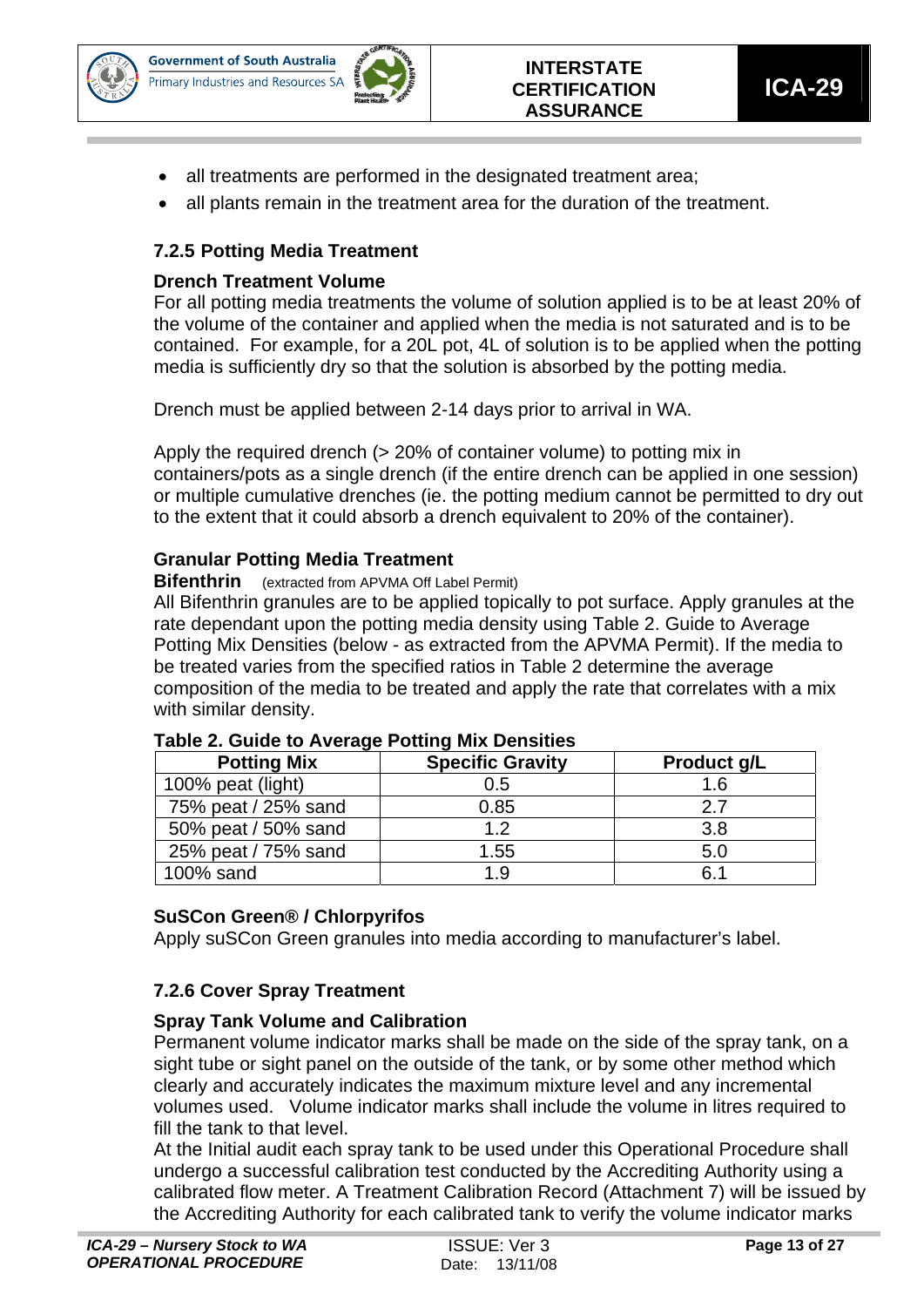![](_page_13_Picture_0.jpeg)

![](_page_13_Picture_2.jpeg)

with the tank at the normal filling position and must be available at all compliance audits.

Further calibration tests and issue of new Calibration Record by the Accrediting Authority will be necessary each time new spray tanks are introduced or existing ones are altered. A blank Treatment Calibration Record is shown as Attachment 7.

#### **7.2.7 Cover Spray Equipment Maintenance**

The Treatment Operator shall carry out regular checks of spraying equipment to ensure it continues to operate effectively and remains free from malfunction, blockages, damage or excessive wear.

#### **7.3 Post Treatment Security and Identification**

#### **7.3.1 Security**

All treated plants must be held post treatment in the designated treatment area.

#### **7.3.2 Identification**

Each treatment lot shall be identified with a lot number affixed to all individual plant containers in the lot or a sign placed at entry points to the designated treatment area immediately after treatment is completed.

#### **7.4 Dispatch / Packaging**

The Authorised Dispatcher shall ensure;

- that product is in new containers
- has been treated under this operational procedure,
- is clearly identified and can be referenced to the Preparation and Treatment Record (refer Attachment 8)
- that only product that meets the requirements has been certified.
- Consignment will be transported under secure conditions that prevent crossinfestation from uncertified produce.

#### **7.4.1 Package Identification**

Prior to the issuance of a PHAC by the Business under this Procedure, the Authorised Dispatcher must ensure that each individual package of certified produce is marked on at least one end (or side) panel, in legible and indelible characters of at least 5mm with:

- the Interstate Produce (IP) number of the accredited Business certifying the produce under this Operational Procedure;
- the words "MEETS ICA-29": and
- date (or date code) on which the produce was packed. (See example stamp / sticker $\rightarrow$ )

![](_page_13_Figure_26.jpeg)

• description of the contents indicating genus and species;

A package is the final individual unit that the consigned product will be marketed in and may include a box, carton or other similar packaging unit but outer packaging is not shrink wrapping.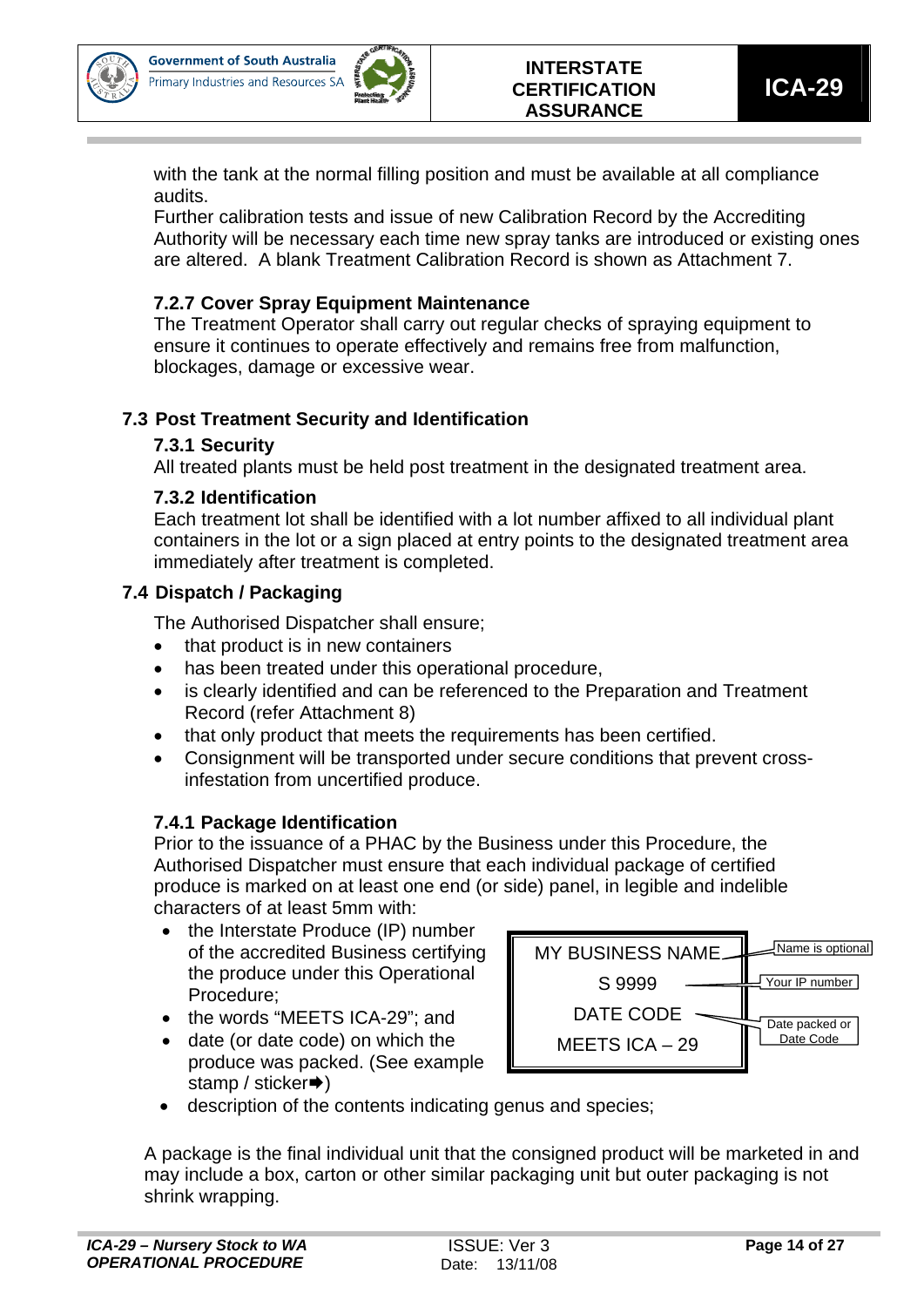![](_page_14_Picture_0.jpeg)

![](_page_14_Picture_2.jpeg)

Plants consigned loose shall be identified by one of the following methods:

- the above information is written on the consignment note or the invoice accompanying the plants and signed and dated by an Authorised Signatory; or
- each plant has a tag securely attached that includes the above information; or
- sealed in an enclosed vehicle or container and the seal number is included in the 'Brand Name or Identifying Marks' section of the Assurance Certificate accompanying the consignment.

#### **Produce that has not been verified as conforming to the requirements specified in this Procedure shall not be marked as stated above.**

Packages found labelled incorrectly must be either removed or the labelling covered (with a clean white sticky label etc) and re-labelled correctly.

#### **7.5 Assurance Certificates**

#### **7.5.1 Plant Health Assurance Certificates / PHAC's**

Prior to dispatch the authorised dispatcher shall ensure a Plant Health Assurance Certificate (PHAC) (refer Attachments 2 and 3) is completed and signed by an Authorised Signatory of the Business and accompany each consignment.

An authorised signatory must ensure that the PHAC clearly includes and identifies:

- a. In the "IP No. of Acc. Business" section
	- the IP No. (Sxxxx) of the accredited Business certifying the produce;.
- b. In the "Consignor" and "Consignee" sections
	- the name and physical addresses of the the sender and receiver of the certified produce;
- c. In the "Accredited Business that Prepared the Produce" section
	- the name and address of the accredited Business certifying the produce;
- d. In the "Grower" section
	- the name and physical address of the property on which the plants were grown;
- e. In the "Brand Name / Identifying Marks" and " Date Packed (or date code)" section the "Brand Name / Identifying Marks" and " Date Packed (or date code)".
- f. In the "Type of Produce" section
	- The type and quantity of produce in the consignment using botanical name and the plant category ie 'Potted', 'Bare-rooted with leaves', 'Cutting with Leaves', 'Bulbs', 'Bare-rooted/No leaves' or 'Cutting/No Leaves'.

(cross through unused lines as shown on the example in Attachment 4).

#### *NOTE: If there is insufficient room to list each produce type, write, "See Attachment" and securely attach an Attachment to each copy of the PHAC.(See sample and blank in Attachments 4 & 5).*

The Attachment must include the following;

- the words "ATTACHMENT TO PHAC  $# X$ "; ( $#X =$  the PHAC number).
- name and address of the consignor;
- number and type of packages and type / genus of produce;
- signature of the Authorised Signatory that signed the PHAC and
- the PHAC issue date.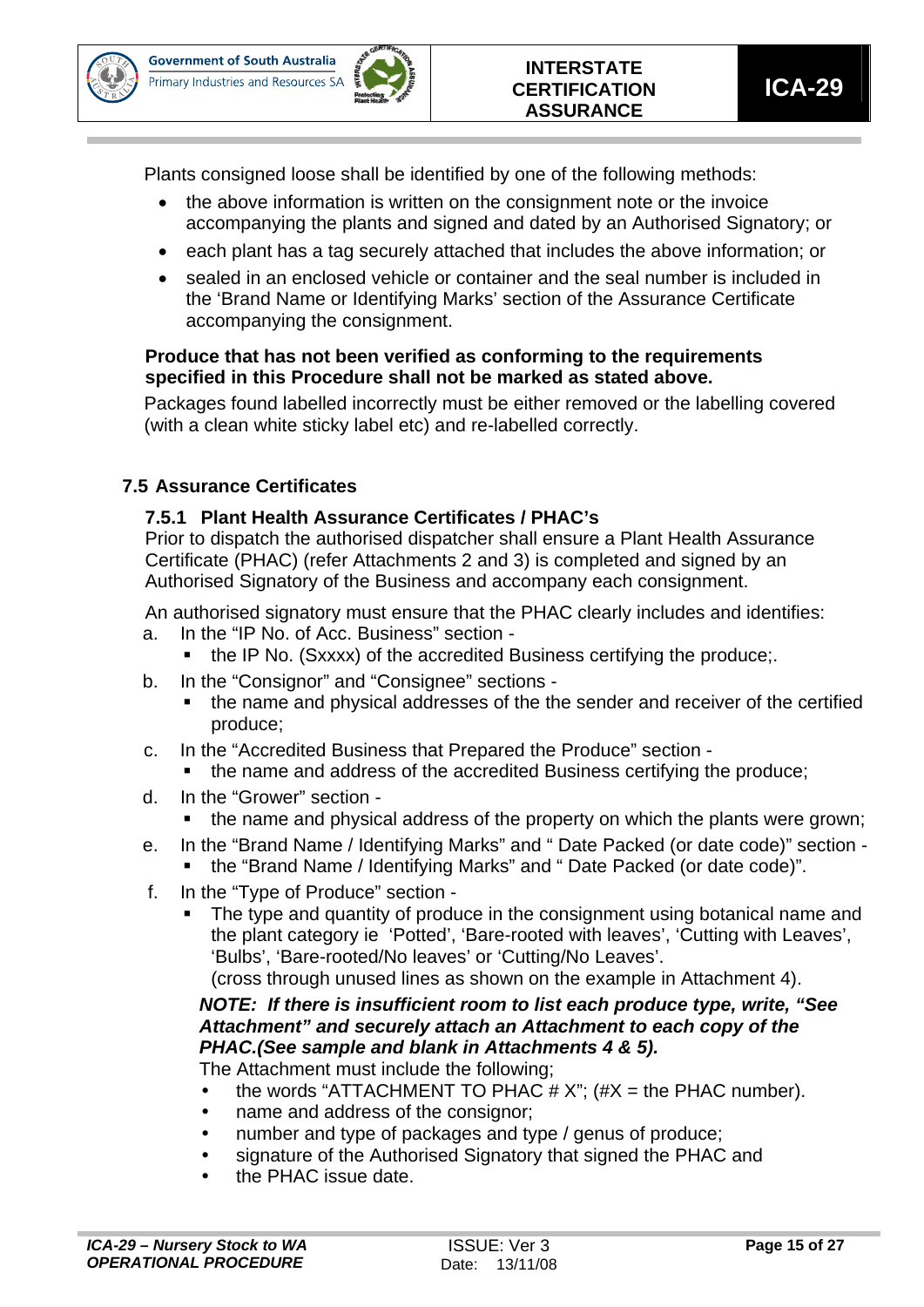![](_page_15_Picture_0.jpeg)

![](_page_15_Picture_2.jpeg)

- g. In the "Treatment" section
	- In the date column "the date of the treatment".
	- In the treatment column "Potting Media Drench" or "Cover-spray".
	- In the chemical column "the Active Ingredient and Concentration" indicated on the label of the chemical used for treatment.
	- In the concentration column "g/L or ml/L" added to each litre of the spray mixture by the operator.

#### *NOTE: If there is insufficient room to list the treatments, write, "See Attachment" and securely attach an Attachment to each copy of the PHAC.(See sample and blank in Attachments 4 & 5).*

The Attachment must include the following;

- the words "ATTACHMENT TO PHAC  $# X$ "; ( $#X =$  the PHAC number).
- name and address of the consignor;
- all of the required treatment details indicated above:
- signature of the Authorised Signatory that signed the PHAC and
- the PHAC issue date.
- h. In the "Additional Certification" section
	- "Meets  $ICA 29$ ".
	- Any other relevant additional certifying information required or requested by the receiving state
- i. Certifying Signatory must insert their name, the date and sign the completed certificate at the bottom (as well as on any Attachments).
- j. Attach a copy of any attachments to the white (book) copy for audit purposes.

Individual PHAC's shall be issued to cover each consignment (ie a discrete quantity of produce to a single consignee at the one time) to avoid splitting of consignments. A PHAC may be issued to cover a consignment that is made up of produce sourced from a number of accredited/registered properties provided the certification given is applicable to all the produce in the consignment.

A PHAC shall be completed, issued and distributed in accordance with the Work Instruction *Guidelines for Completion of Plant Health Assurance Certificates* [WI-02].

#### **7.5.2 Additional Certification**

The Certifying Authorised Signatory should check whether any other quarantine requirements (eg a treatment or condition) apply to the produce and market they are consigning the produce to, prior to preparing a PHAC for the consignment.

If any other plant health certification is required, it is the responsibility of the certifying Business to:

- certify the produce under the appropriate ICA operational arrangement; or
- contact WAQIS or PIRSA to gain the additional certification required.

#### **7.5.3 Plant Health Assurance Certificate (PHAC) Distribution**

The **original** (yellow copy) must accompany the consignment (along with any Attachments).

The **duplicate** (white copy) must be retained by the accredited Business (along with duplicates of any Attachments).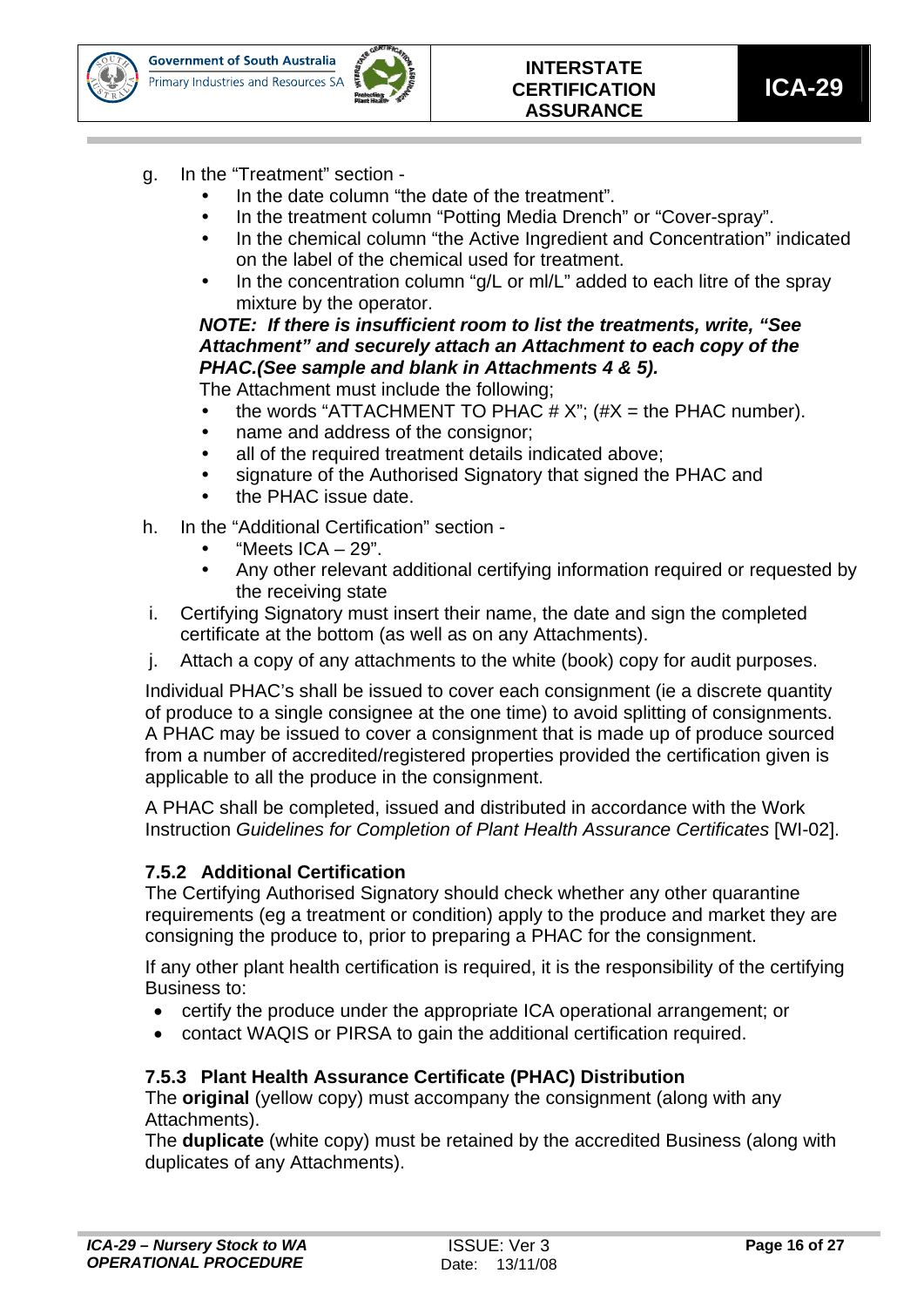![](_page_16_Picture_0.jpeg)

![](_page_16_Picture_2.jpeg)

#### **8.0 SANCTIONS POLICY**

PIRSA will implement sanctions depending on whether nonconformities are detected at audit and whether these are proven to be of a critical, major or minor nature.

The Department of Agriculture Western Australia reserves the right to inspect at any time, produce prepared under this ICA arrangement and to refuse to accept a Assurance Certificate issued by a business operating under this ICA arrangement where produce is found not to conform with the conditions specified in this procedure.

#### **8.1 Action upon Detection of Nonconformities**

Upon detection of a critical nonconformity the ICA Arrangement will be suspended immediately and interstate plant health authorities informed by facsimile and/or email. Detection of a major nonconformity will require issue of an NCR which shall stipulate the necessary corrective action to be undertaken prior to a follow-up audit being undertaken. Failure to correct the problem will result in suspension of the ICA Arrangement until the Business rectifies the problem.

Minor nonconformities detected at audit will receive an NCR which shall stipulate the necessary corrective action which must be rectified.

#### **9.0 DOCUMENTATION / RECORDS**

#### **9.1 ICA System Records**

The Business shall maintain the following records -

- Duplicate copy of each *Plant Health Assurance Certificate (and any Attachments)* issued by the Business.
- Records of Produce Receipt and records of Produce Packing/Dispatch

ICA system records shall be retained for a minimum period of twelve (12) months and made available when requested by an Authorised Officer.

#### **9.2 ICA System Documentation**

The Business shall maintain the following documentation -

- Copy of the Business's current Application for Accreditation (refer Attachment 1);
- Current copy of this Operational Procedure; and
- Current *Certificate of Accreditation for an Interstate Certification Assurance (ICA) Arrangement* and

ICA system documentation shall be made available on request by a PIRSA Officer.

#### **10.0 ATTACHMENTS**

| Attachment 1 | Application for Accreditation of a Business for an Interstate                                                                                                                                                                    |
|--------------|----------------------------------------------------------------------------------------------------------------------------------------------------------------------------------------------------------------------------------|
|              | Certification Assurance (ICA) Arrangement.                                                                                                                                                                                       |
| Attachment 2 | <b>Plant Health Assurance Certificate</b>                                                                                                                                                                                        |
| Attachment 3 | Plant Health Assurance Certificate – completed example                                                                                                                                                                           |
| Attachment 4 | Plant Health Assurance Certificate Attachment – completed example.<br>(NOTE; This is an example only - You may create your own Attachment provided it<br>contains all the information stipulated in this Operational Procedure). |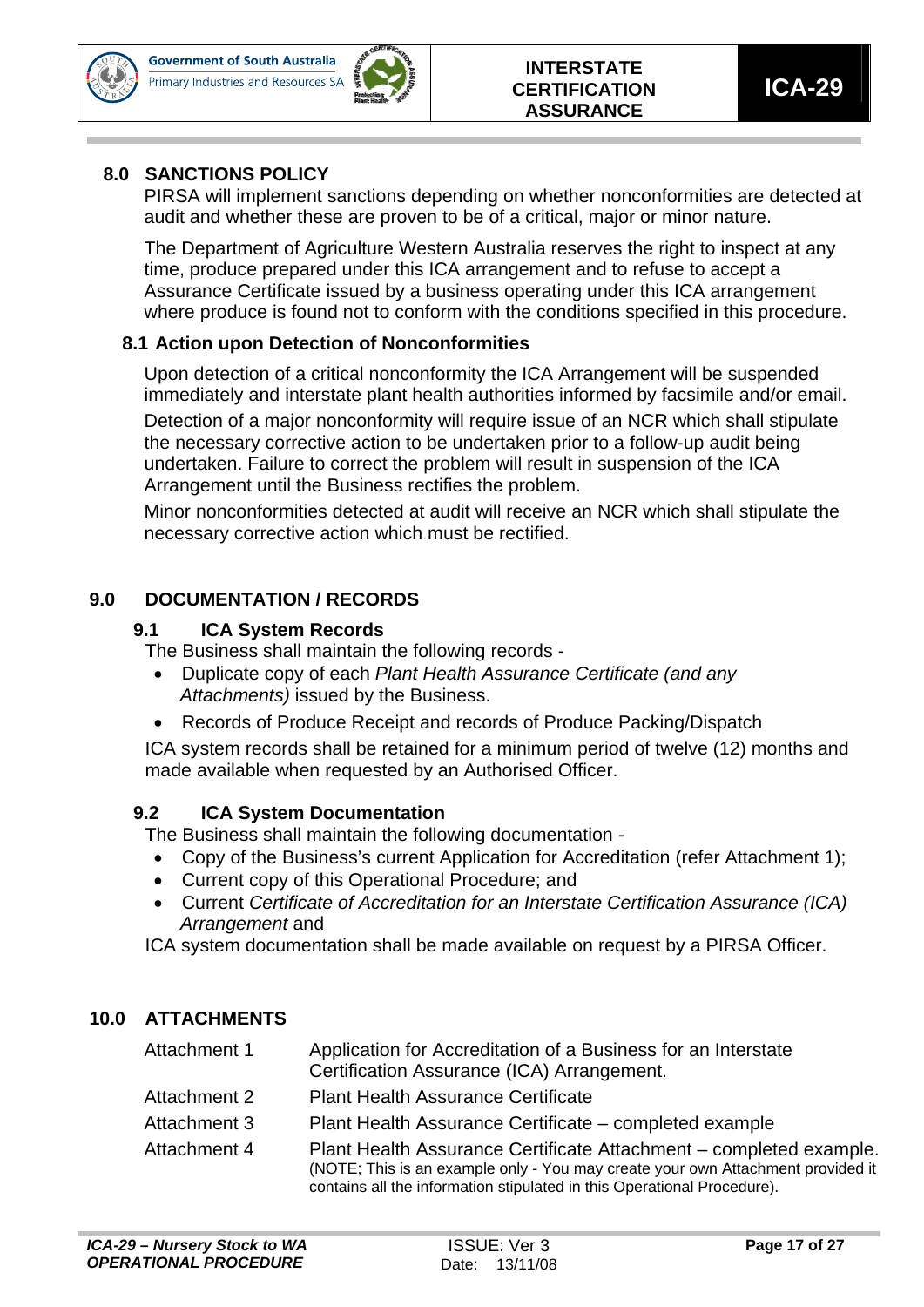![](_page_17_Picture_0.jpeg)

![](_page_17_Picture_2.jpeg)

#### **INTERSTATE CERTIFICATION ASSURANCE**

| Attachment 5 | Plant Health Assurance Certificate Attachment – blank example<br>(NOTE; This is an example only - You may create your own Attachment provided<br>it contains all the information stipulated in this Operational Procedure). |
|--------------|-----------------------------------------------------------------------------------------------------------------------------------------------------------------------------------------------------------------------------|
| Attachment 6 | <b>Treatment Preparation Chart - blank</b>                                                                                                                                                                                  |
| Attachment 7 | Treatment Calibration Record – blank                                                                                                                                                                                        |
| Attachment 8 | Preparation and Treatment Record - blank                                                                                                                                                                                    |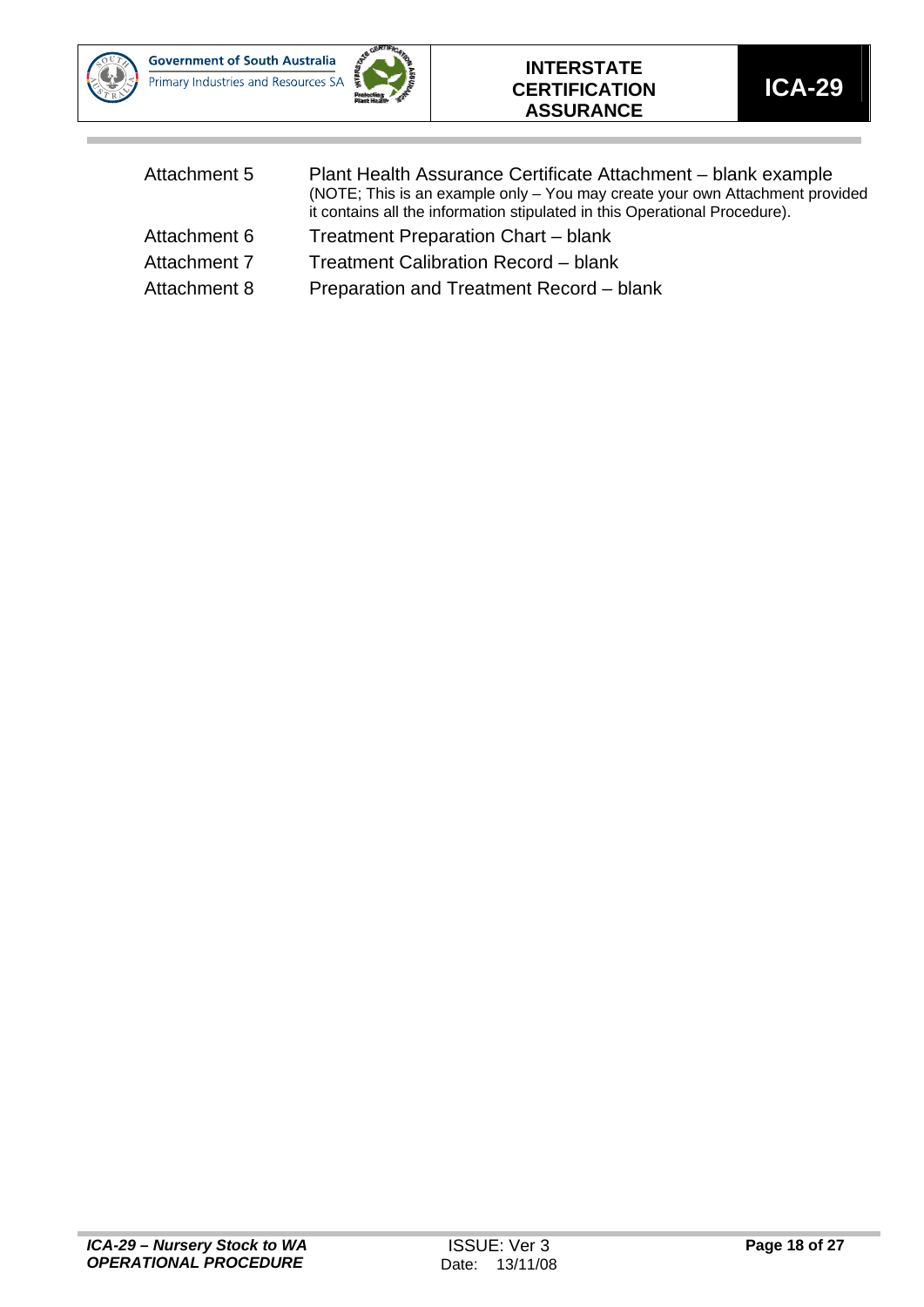![](_page_18_Picture_0.jpeg)

![](_page_18_Picture_3.jpeg)

#### **APPLICATION FOR ACCREDITATION OF A BUSINESS FOR AN INTERSTATE CERTIFICATION ASSURANCE (ICA) ARRANGEMENT**

**Complete this Application and return to Plant Health Operations, 46 Prospect Rd, Prospect SA, 5082 along with a completed Property Approval Form for your facility site and each property that will supply produce to be certified under this arrangement.** 

#### **Type of application being made (Tick one box) : Renewal New Amendment**

NOTE; This application can only cover one Operational Procedure (ICA arrangement) at one Facility

Has Business previously been registered for interstate movement of produce? Yes No If yes, provide the Business's Interstate Produce (IP) Number **S** 

#### **Operational Procedure / Arrangement**

Reference Number Title of Operational Procedure

**ICA 29** MOVEMENT OF NURSERY STOCK TO WESTERN AUSTRALIA **Tick part(s) for which accreditation is sought (if applicable) <b>Part A Part B A & B** 

**Business Name / Trading Name(s) of Business** (Names or brands shown on produce packaging)

## **Type of Ownership of Business.** (Tick one box) **Individual Partnership Incorporated Company Cooperative Association**

**Other** (specify) **...................................................................................................................**

#### **Names of Applicant(s)**

| Print your full name and names of any<br>partners in usual order.<br>For incorporated companies and co-<br>operatives print the full name of the legal                                    |  |  |  |  |  |  |
|-------------------------------------------------------------------------------------------------------------------------------------------------------------------------------------------|--|--|--|--|--|--|
| entity.                                                                                                                                                                                   |  |  |  |  |  |  |
|                                                                                                                                                                                           |  |  |  |  |  |  |
| Australian Business Number (ABN),                                                                                                                                                         |  |  |  |  |  |  |
| Aust Company Number (ACN), or                                                                                                                                                             |  |  |  |  |  |  |
| Aust Registered Body Number (ARBN)                                                                                                                                                        |  |  |  |  |  |  |
| Companies must provide their Australian Company Number (ACN) or Australian Registered Business Number (ARBN) and<br>attach a copy of the Certificate of Incorporation to this application |  |  |  |  |  |  |
| copy of Certification of Incorporation attached.                                                                                                                                          |  |  |  |  |  |  |
| A Co-operative Association must provide Certificate or Registration as appropriate proof of registration<br>copy of Certificate of Registration attached.                                 |  |  |  |  |  |  |

#### **Postal address of the Business** (where all correspondence will be sent)

|         | Mobile    |   |  |  |  |
|---------|-----------|---|--|--|--|
| ostcode | Telephone | . |  |  |  |
| Email:  | Facsimile | . |  |  |  |

**Location of the Business Facility** (Street address, lot number or section number)

|                    |                                                                     | Mobile               |   |
|--------------------|---------------------------------------------------------------------|----------------------|---|
|                    | Postcode                                                            | Telephone            | . |
| Section<br>Hundred |                                                                     | Facsimile            | . |
|                    | Section/Hundred numbers are available from your council rate notice | <b>Email Address</b> |   |

| Mobile               |         |
|----------------------|---------|
| Telephone            |         |
| Facsimile            | 1.1.1.1 |
| <b>Email Address</b> |         |

#### **Authorised Signatories for signing Assurance Certificates**

|                                         | <b>Family Name</b> | Given Name(s) | Specimen Signature |
|-----------------------------------------|--------------------|---------------|--------------------|
| <b>Certification Controller</b>         |                    |               |                    |
| <b>Back-up Certification Controller</b> |                    |               |                    |
| <b>Additional Authorised</b>            |                    |               |                    |
| <b>Signatories</b>                      |                    |               |                    |
|                                         |                    |               |                    |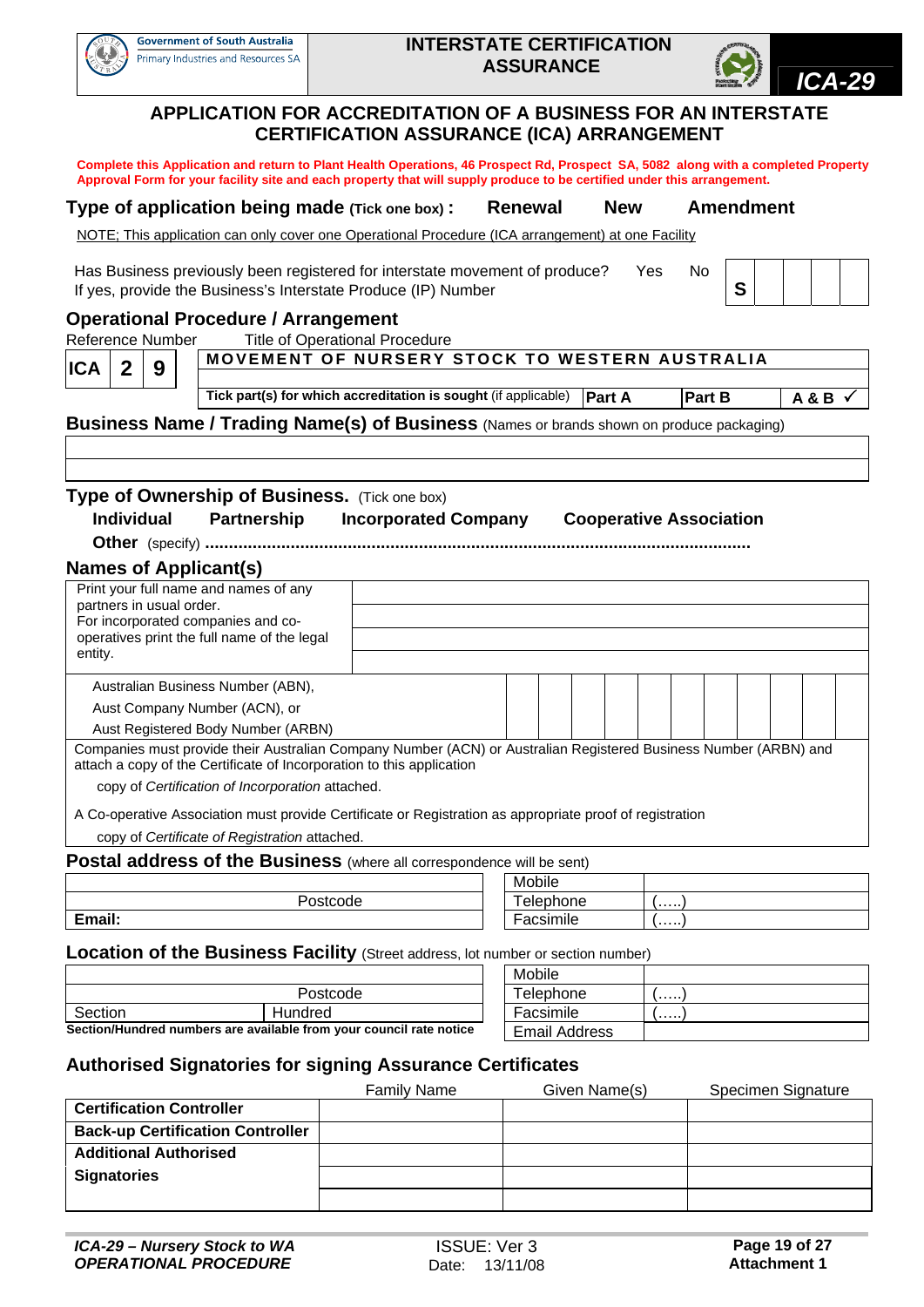![](_page_19_Picture_0.jpeg)

![](_page_19_Picture_3.jpeg)

#### **APPLICATION FOR ACCREDITATION OF A BUSINESS FOR AN INTERSTATE CERTIFICATION ASSURANCE (ICA) ARRANGEMENT**

#### **Plants, Produce or Associated Equipment to be treated under this ICA Arrangement NURSERY STOCK**

#### **Certification Assurance System Records**

To verify that the business is carrying out the necessary responsibilities and duties, records must be maintained in accordance with the examples within the Operational Procedure, unless you apply to use alternative or additional records/method below and are granted permission.

I hereby apply for permission to use the following alternative or additional records, as listed below.

#### **Accreditation Conditions**

For the purposes of this agreement the following definitions shall apply:

| the person, cooperation or other legal entity who is accredited under this agreement |
|--------------------------------------------------------------------------------------|
| an inspector appointed under the Fruit and Plant Protection Act 1992                 |
| Primary Industries and Resources South Australia                                     |
|                                                                                      |
|                                                                                      |

**Assurance (ICA) system** the processes, equipment, personnel & resources used to implement the Operational Procedure For the purposes of this agreement the following conditions shall apply:

The applicant must maintain and operate the interstate certification assurance system in accordance with the Operational Procedures and must maintain the relevant records.

The applicant will, upon request, allow an inspector to enter any premises where product certified under the agreement is treated or dispatched, or where any product, equipment, chemicals, documents or records are stored.

The inspector may inspect or take samples of any relevant item present on the premises at the time of this search.

The applicant must take all steps to assist an inspector in the conduct of audits, including allowing the inspector to interview any employee of the applicant in relation to the implementation of the interstate certification assurance system.

The applicant authorises the persons listed as Authorised Signatories on this application to issue certificates on his or her behalf. The applicant agrees to pay to the Chief Executive of the Department any costs associated with the conduct of audits by an inspector. The applicant will be notified of these costs at the time of accreditation.

The applicant agrees to relinquish unused Plant Health Assurance Certificate books (or parts thereof) to the ICA Contact Officer on withdraw, suspension or cancellation of accreditation.

The applicant hereby agrees to abide by the accreditation conditions listed above and acknowledges that any accreditation is granted subject to those conditions and certifies that all of the information contained in this application is true and correct.

| Name in Full (please print) | Partner / Director etc | Signature | Date |
|-----------------------------|------------------------|-----------|------|
|                             |                        |           |      |
|                             |                        |           |      |
|                             |                        |           |      |
|                             |                        |           |      |

**Note: Where applicants are members of a partnership, each partner must sign the application. For Corporations/Associations with more than one Director, two Directors must sign or a Director and Company Secretary.** 

You, All Partners, or 2 Directors have signed above. Certification of Incorporation / Registration attached ABN provided Authorised Signatories have signed page 1. Type of ownership indicated

| <b>Office Use Only</b>              |               |     |                      |      |  |  |  |  |
|-------------------------------------|---------------|-----|----------------------|------|--|--|--|--|
| <b>DESK AUDIT</b>                   | <b>Passed</b> |     |                      |      |  |  |  |  |
| Alternate record-keeping granted    |               | Yes | No.                  |      |  |  |  |  |
|                                     |               |     |                      |      |  |  |  |  |
| Name of Desk Auditor (please print) |               |     | Signature of Officer | Date |  |  |  |  |

,一个人都是一个人的人,我们就是一个人的人,我们就是一个人的人,我们就是一个人的人,我们就是一个人的人,我们就是一个人的人,我们就是一个人的人,我们就是一个人的

**ACCREDITATION EXPIRES ON ….……………………................……** PIRSA STAMP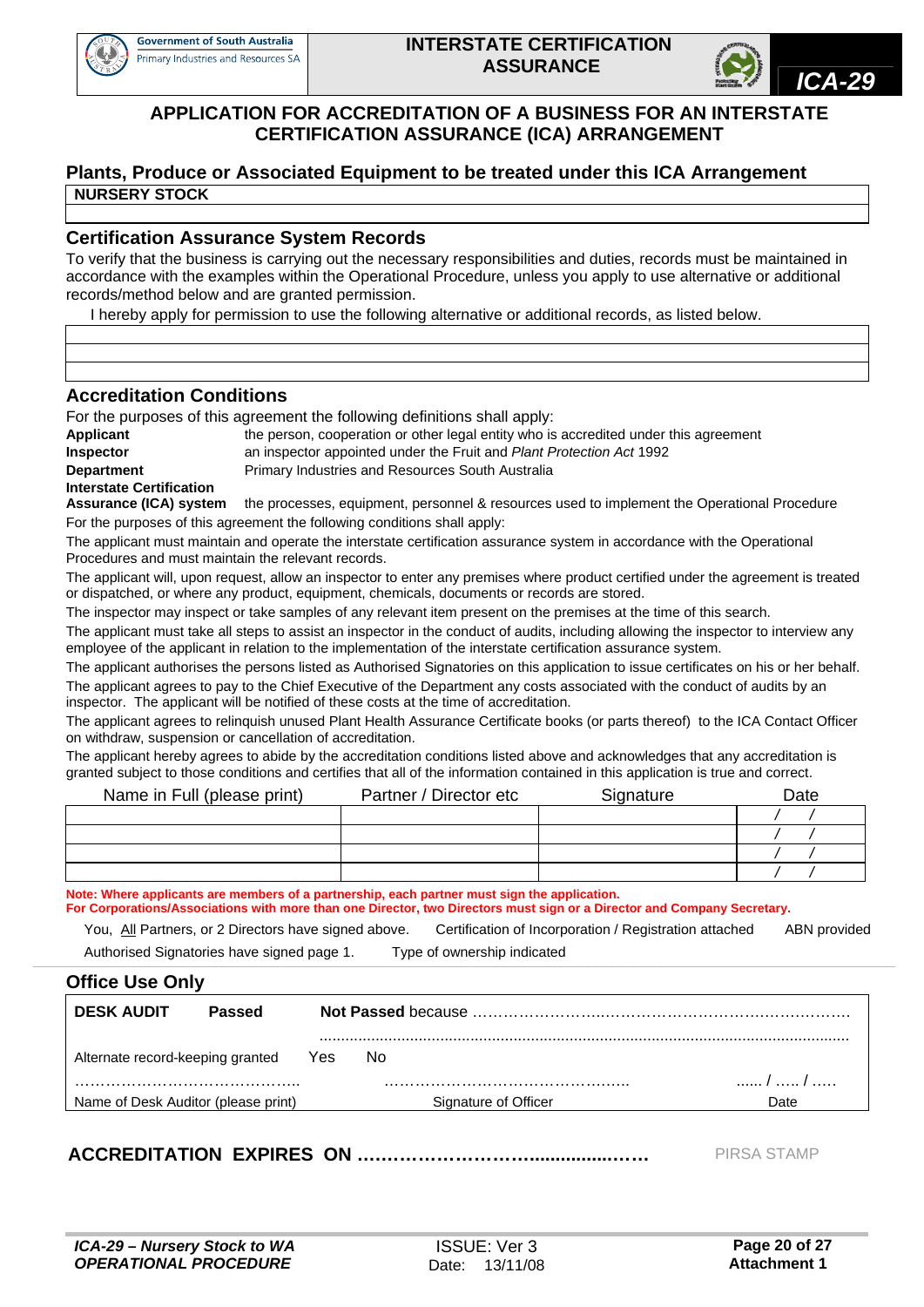![](_page_20_Picture_0.jpeg)

![](_page_20_Picture_3.jpeg)

|                |                                    |                                                              |           |                     |                |          |                                                 |                  |             |                                   |                    | <b>Certificate Number</b>                                                        |                 |  | 12345 |  |  |
|----------------|------------------------------------|--------------------------------------------------------------|-----------|---------------------|----------------|----------|-------------------------------------------------|------------------|-------------|-----------------------------------|--------------------|----------------------------------------------------------------------------------|-----------------|--|-------|--|--|
|                |                                    | <b>IP Number</b>                                             |           | <b>Facility No.</b> |                |          | <b>Arrangement Code</b>                         |                  |             |                                   | <b>Expiry Date</b> |                                                                                  |                 |  |       |  |  |
| S              |                                    |                                                              |           |                     |                |          | С<br>A                                          | $\boldsymbol{2}$ | 9           |                                   |                    |                                                                                  |                 |  |       |  |  |
|                |                                    |                                                              |           |                     |                |          |                                                 |                  |             |                                   |                    |                                                                                  |                 |  |       |  |  |
|                |                                    | <b>Consignment Details</b> (Please Print)                    |           |                     |                |          |                                                 |                  |             |                                   |                    |                                                                                  |                 |  |       |  |  |
| Consignor      |                                    |                                                              |           |                     |                |          |                                                 |                  |             | Consignee                         |                    |                                                                                  |                 |  |       |  |  |
| Name           |                                    |                                                              |           |                     |                |          |                                                 |                  | Name        |                                   |                    |                                                                                  |                 |  |       |  |  |
| <b>Address</b> |                                    |                                                              |           |                     |                |          |                                                 |                  |             | <b>Address</b>                    |                    |                                                                                  |                 |  |       |  |  |
|                |                                    |                                                              |           |                     |                |          |                                                 |                  |             |                                   |                    |                                                                                  |                 |  |       |  |  |
|                |                                    | Reconsigned To                                               |           |                     |                |          |                                                 |                  |             | Method of Transport               |                    |                                                                                  |                 |  |       |  |  |
|                |                                    | (Splitting consignments or reconsigning whole consignments)  |           |                     |                |          |                                                 |                  |             | (Provide details where known)     |                    |                                                                                  |                 |  |       |  |  |
| Name           |                                    |                                                              |           |                     |                |          |                                                 |                  |             | Road                              |                    | Vèhicle Details Reg. No.                                                         |                 |  |       |  |  |
| <b>Address</b> |                                    |                                                              |           |                     |                |          |                                                 |                  |             | .Rai∖                             | Consignment no.    |                                                                                  |                 |  |       |  |  |
|                |                                    |                                                              |           |                     |                |          |                                                 |                  |             | Air                               | Airline/Flight no. |                                                                                  |                 |  |       |  |  |
|                |                                    | <b>Certification Details</b>                                 |           |                     | (Please Print) |          |                                                 |                  |             |                                   |                    |                                                                                  |                 |  |       |  |  |
|                |                                    | Accredited Business that Prepared the Produce (as IP# above) |           |                     |                |          |                                                 |                  | Grower      |                                   |                    |                                                                                  |                 |  |       |  |  |
| Name           |                                    |                                                              |           |                     |                |          |                                                 |                  | Name        |                                   |                    |                                                                                  |                 |  |       |  |  |
| <b>Address</b> |                                    |                                                              |           |                     |                |          |                                                 |                  |             | <b>Address</b>                    |                    |                                                                                  |                 |  |       |  |  |
|                |                                    |                                                              |           |                     |                |          |                                                 |                  |             |                                   |                    |                                                                                  |                 |  |       |  |  |
|                |                                    |                                                              |           |                     |                |          |                                                 |                  |             |                                   |                    |                                                                                  |                 |  |       |  |  |
|                |                                    | Brand Name or Identifying Marks (as marked on packages)      |           |                     |                |          |                                                 |                  |             | Date Code (as marked on packages) |                    |                                                                                  |                 |  |       |  |  |
|                |                                    |                                                              |           |                     |                |          |                                                 |                  |             |                                   |                    |                                                                                  |                 |  |       |  |  |
|                |                                    | No. of Packages                                              |           |                     |                |          | Type of Packages (eg. trays, cartons)           |                  |             | Type of Produce                   |                    | Authorisation for Split Consignment                                              |                 |  |       |  |  |
|                |                                    |                                                              |           |                     |                |          |                                                 |                  |             |                                   |                    |                                                                                  |                 |  |       |  |  |
|                |                                    |                                                              |           |                     |                |          |                                                 |                  |             |                                   |                    |                                                                                  |                 |  |       |  |  |
|                |                                    |                                                              |           |                     |                |          |                                                 |                  |             |                                   |                    |                                                                                  |                 |  |       |  |  |
|                |                                    |                                                              |           |                     |                |          |                                                 |                  |             |                                   |                    |                                                                                  |                 |  |       |  |  |
|                |                                    |                                                              |           |                     |                |          |                                                 |                  |             |                                   |                    |                                                                                  |                 |  |       |  |  |
|                |                                    |                                                              |           |                     |                |          |                                                 |                  |             |                                   |                    |                                                                                  |                 |  |       |  |  |
|                |                                    |                                                              | Treatment |                     |                |          |                                                 |                  |             | Concentration                     |                    |                                                                                  |                 |  |       |  |  |
| Date           |                                    | Dippina                                                      |           |                     |                |          | Chemical (Act/Ingredient)<br>Dimethoate         |                  |             | 400 ppm                           |                    | <b>Duration and Temperature</b>                                                  |                 |  |       |  |  |
|                |                                    | Dippina                                                      |           |                     |                | Fenthion |                                                 |                  |             | 412.5 ppm                         |                    | One Min<br>10 sec then wet for 60 sec.<br>One Min<br>10 sec then wet for 60 sec. |                 |  |       |  |  |
|                |                                    | Flood spraving                                               |           |                     |                |          | Dimethoate                                      |                  |             | 400 ppm                           |                    | 10 seconds then wet for 60 seconds                                               |                 |  |       |  |  |
|                |                                    | Flood spraving                                               |           |                     |                | Fenthion |                                                 |                  |             | 412.5 ppm                         |                    | 10 seconds then wet for 60 seconds                                               |                 |  |       |  |  |
|                | Fenthion<br>Non-recirculated sprav |                                                              |           |                     |                |          | 412.5 ppm<br>10 seconds then wet for 60 seconds |                  |             |                                   |                    |                                                                                  |                 |  |       |  |  |
|                | Methyl Bromide<br>Fumigation       |                                                              |           |                     |                |          | q/m <sup>3</sup>                                |                  | Two Hours @ |                                   |                    |                                                                                  | $\rm ^{\circ}C$ |  |       |  |  |
|                |                                    |                                                              |           |                     |                |          |                                                 |                  |             |                                   |                    |                                                                                  |                 |  |       |  |  |
|                |                                    |                                                              |           |                     |                |          |                                                 |                  |             |                                   |                    |                                                                                  |                 |  |       |  |  |

#### *Additional Certification*

(Apply ICA Stamp here)

#### *Declaration*

*I, an Authorised Signatory of the accredited business that prepared the plants or plant produce described above, hereby declare that the plants or plant produce have been prepared in the business's approved facilities in accordance with the business's Interstate Certification Assurance arrangement and that the details shown above are true and correct in every particular.* 

Authorised Signatory's Name (Please Print) Signature Signature Date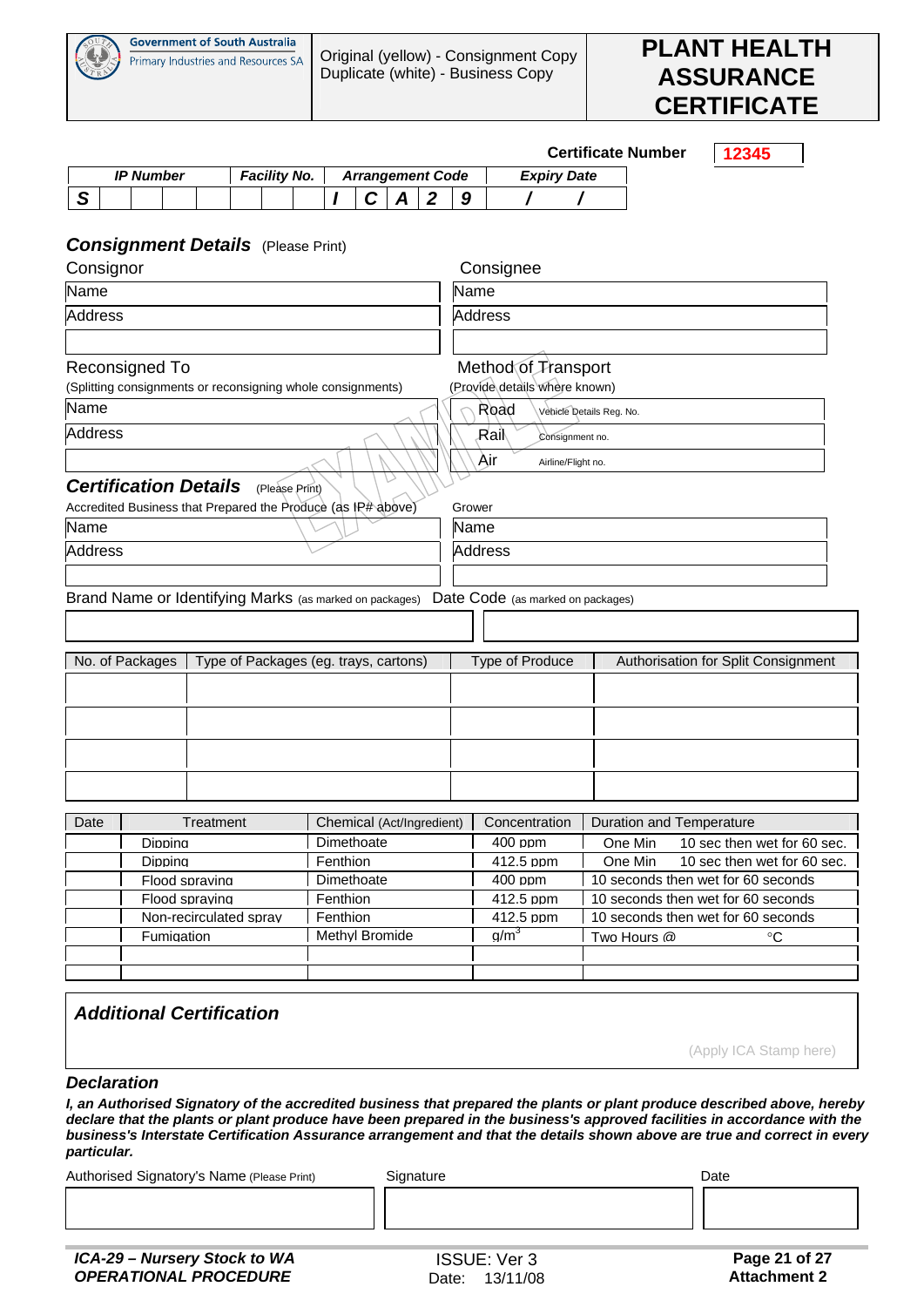![](_page_21_Picture_0.jpeg)

![](_page_21_Picture_3.jpeg)

|                                                                                              |                                             |                  |                                                          |           |  |  |   |                     |                |                      |                   |                                       |                   |                                                        |                        |                                                                                           |                                                                          | <b>Certificate Number</b>               |  | 12345                       |    |  |  |
|----------------------------------------------------------------------------------------------|---------------------------------------------|------------------|----------------------------------------------------------|-----------|--|--|---|---------------------|----------------|----------------------|-------------------|---------------------------------------|-------------------|--------------------------------------------------------|------------------------|-------------------------------------------------------------------------------------------|--------------------------------------------------------------------------|-----------------------------------------|--|-----------------------------|----|--|--|
|                                                                                              |                                             | <b>IP Number</b> |                                                          |           |  |  |   | <b>Facility No.</b> |                |                      |                   | <b>Arrangement Code</b>               |                   |                                                        |                        | <b>Expiry Date</b>                                                                        |                                                                          |                                         |  |                             |    |  |  |
| S                                                                                            | $\boldsymbol{9}$                            | 8                | 7                                                        | 6         |  |  | 0 |                     |                |                      | C                 | $\boldsymbol{A}$                      | $\overline{2}$    | 9                                                      | 1/                     | 4/08                                                                                      |                                                                          |                                         |  |                             |    |  |  |
| <b>Consignment Details</b> (Please Print)                                                    |                                             |                  |                                                          |           |  |  |   |                     |                |                      |                   |                                       |                   |                                                        |                        |                                                                                           |                                                                          |                                         |  |                             |    |  |  |
| Consignor                                                                                    |                                             |                  |                                                          |           |  |  |   |                     |                |                      |                   |                                       |                   |                                                        | Consignee              |                                                                                           |                                                                          |                                         |  |                             |    |  |  |
| Name                                                                                         |                                             |                  | <b>Plants Galore</b>                                     |           |  |  |   |                     |                |                      |                   |                                       |                   | Name                                                   |                        |                                                                                           | <b>Best Plants</b>                                                       |                                         |  |                             |    |  |  |
| <b>Address</b>                                                                               |                                             |                  | Lot 99 Golden Road                                       |           |  |  |   |                     |                |                      |                   |                                       |                   |                                                        | <b>Address</b>         |                                                                                           | <b>1 Windsor Drive</b>                                                   |                                         |  |                             |    |  |  |
| <b>NURSERYLAND SA</b><br>5120                                                                |                                             |                  |                                                          |           |  |  |   |                     |                |                      |                   |                                       | NEWMARKET WA 9999 |                                                        |                        |                                                                                           |                                                                          |                                         |  |                             |    |  |  |
| Reconsigned To                                                                               |                                             |                  |                                                          |           |  |  |   |                     |                |                      |                   |                                       |                   |                                                        |                        | Method of Transport                                                                       |                                                                          |                                         |  |                             |    |  |  |
|                                                                                              |                                             |                  |                                                          |           |  |  |   |                     |                |                      |                   |                                       |                   |                                                        |                        | (Splitting consignments or reconsigning whole consignments) (Provide details where known) |                                                                          |                                         |  |                             |    |  |  |
| Name                                                                                         |                                             |                  |                                                          |           |  |  |   |                     |                |                      |                   |                                       |                   |                                                        | ⊠ Road                 |                                                                                           |                                                                          | Vehicle Details Reg. No. <b>SES 101</b> |  |                             |    |  |  |
|                                                                                              | <b>Address</b><br>⊒∕Raìl<br>Consignment no. |                  |                                                          |           |  |  |   |                     |                |                      |                   |                                       |                   |                                                        |                        |                                                                                           |                                                                          |                                         |  |                             |    |  |  |
|                                                                                              | $\Box$ Air<br>Airline/Flight no.            |                  |                                                          |           |  |  |   |                     |                |                      |                   |                                       |                   |                                                        |                        |                                                                                           |                                                                          |                                         |  |                             |    |  |  |
| <b>Certification Details</b><br>Accredited Business that Prepared the Produce (as IP# above) |                                             |                  |                                                          |           |  |  |   | (Please Print)      |                |                      |                   |                                       |                   |                                                        | Grower                 |                                                                                           |                                                                          |                                         |  |                             |    |  |  |
| <b>Plants Galore</b><br>Name                                                                 |                                             |                  |                                                          |           |  |  |   | Name                |                | <b>Best Orchards</b> |                   |                                       |                   |                                                        |                        |                                                                                           |                                                                          |                                         |  |                             |    |  |  |
| Lot 99 Golden Road<br><b>Address</b>                                                         |                                             |                  |                                                          |           |  |  |   |                     | <b>Address</b> |                      |                   | 1 Stone Rd, Riverland SA 5120         |                   |                                                        |                        |                                                                                           |                                                                          |                                         |  |                             |    |  |  |
| Virginia SA 5120                                                                             |                                             |                  |                                                          |           |  |  |   |                     |                |                      |                   |                                       |                   |                                                        |                        |                                                                                           |                                                                          |                                         |  |                             |    |  |  |
| Brand Name or Identifying Marks (as marked on packages)                                      |                                             |                  |                                                          |           |  |  |   |                     |                |                      |                   |                                       |                   |                                                        |                        | Date Code (as marked on packages)                                                         |                                                                          |                                         |  |                             |    |  |  |
|                                                                                              |                                             |                  | <b>Best Orchards</b>                                     |           |  |  |   |                     |                |                      |                   |                                       |                   | 29 November 2007                                       |                        |                                                                                           |                                                                          |                                         |  |                             |    |  |  |
| No. of Packages                                                                              |                                             |                  |                                                          |           |  |  |   |                     |                |                      |                   | Type of Packages (eg. trays, cartons) |                   | Type of Produce<br>Authorisation for Split Consignment |                        |                                                                                           |                                                                          |                                         |  |                             |    |  |  |
|                                                                                              |                                             |                  |                                                          |           |  |  |   |                     |                | <b>SEE</b>           |                   |                                       |                   |                                                        |                        |                                                                                           |                                                                          |                                         |  |                             |    |  |  |
|                                                                                              |                                             |                  |                                                          |           |  |  |   |                     |                |                      | <b>ATTACHMENT</b> |                                       |                   |                                                        |                        |                                                                                           |                                                                          |                                         |  |                             |    |  |  |
|                                                                                              |                                             |                  |                                                          |           |  |  |   |                     |                |                      |                   |                                       |                   |                                                        |                        |                                                                                           |                                                                          |                                         |  |                             |    |  |  |
|                                                                                              |                                             |                  |                                                          |           |  |  |   |                     |                |                      |                   |                                       |                   |                                                        |                        |                                                                                           |                                                                          |                                         |  |                             |    |  |  |
| Date                                                                                         |                                             |                  |                                                          | Treatment |  |  |   |                     |                |                      |                   | Chemical (Act.<br>Ingredient)         |                   |                                                        | Concentration          |                                                                                           |                                                                          | <b>Duration and Temperature</b>         |  |                             |    |  |  |
|                                                                                              |                                             |                  | Dippina                                                  |           |  |  |   |                     |                |                      | Dimethoate        |                                       |                   |                                                        | $400$ ppm              |                                                                                           |                                                                          | One Min                                 |  | 10 sec then wet for 60 sec. |    |  |  |
|                                                                                              |                                             |                  | Dippina                                                  |           |  |  |   |                     |                | Fenthion             |                   |                                       |                   |                                                        | 412.5 ppm              |                                                                                           |                                                                          | One Min                                 |  | 10 sec then wet for 60 sec. |    |  |  |
|                                                                                              |                                             |                  | Flood spraving<br>Flood spraving                         |           |  |  |   |                     |                | Fenthion             | Dimethoate        |                                       |                   |                                                        | $400$ ppm<br>412.5 ppm |                                                                                           |                                                                          | 10 seconds then wet for 60 seconds      |  |                             |    |  |  |
|                                                                                              |                                             |                  | Non-recirculated sprav                                   |           |  |  |   |                     |                | Fenthion             |                   |                                       |                   |                                                        | 412.5 ppm              |                                                                                           | 10 seconds then wet for 60 seconds<br>10 seconds then wet for 60 seconds |                                         |  |                             |    |  |  |
|                                                                                              |                                             |                  | Fumigation                                               |           |  |  |   |                     |                |                      |                   | Methyl Bromide                        |                   |                                                        | a/m <sup>3</sup>       |                                                                                           |                                                                          | Two Hours @                             |  |                             | °C |  |  |
|                                                                                              |                                             |                  |                                                          |           |  |  |   |                     |                |                      |                   |                                       |                   |                                                        |                        |                                                                                           |                                                                          |                                         |  |                             |    |  |  |
|                                                                                              |                                             |                  | <b>SEE ATTACHMENT</b><br><b>Additional Certification</b> |           |  |  |   |                     |                |                      |                   |                                       |                   |                                                        |                        |                                                                                           |                                                                          |                                         |  |                             |    |  |  |
|                                                                                              |                                             |                  |                                                          |           |  |  |   |                     |                |                      |                   |                                       |                   |                                                        |                        |                                                                                           |                                                                          |                                         |  |                             |    |  |  |
|                                                                                              |                                             |                  | "Meets ICA-29"                                           |           |  |  |   |                     |                |                      |                   |                                       |                   |                                                        |                        |                                                                                           |                                                                          |                                         |  | (Apply ICA Stamp here)      |    |  |  |

#### *Declaration*

*I, an Authorised Signatory of the accredited business that prepared the plants or plant produce described above, hereby declare that the plants or plant produce have been prepared in the business's approved facilities in accordance with the business's Interstate Certification Assurance arrangement and that the details shown above are true and correct in every particular.* 

Authorised Signatory's Name (Please Print) Signature Communication Control Date

Charlie Stalk Jr **Charlie Stalk Jr** 1/12/07

*ICA-29 – Nursery Stock to WA OPERATIONAL PROCEDURE* 

ISSUE: Ver 3 Date: 13/11/08

 **Page 22 of 27 Attachment 3**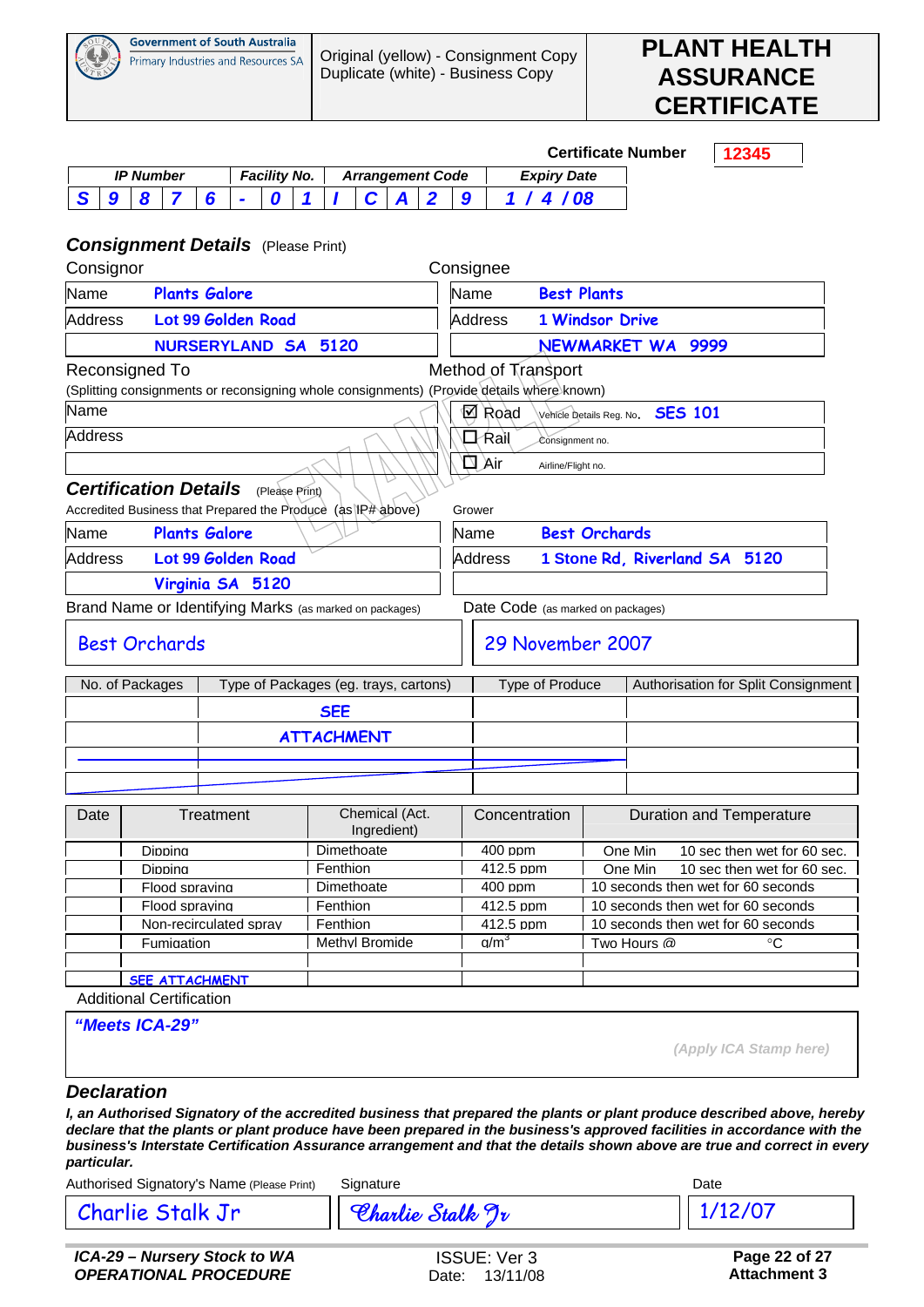![](_page_22_Picture_0.jpeg)

#### **PHAC ATTACHMENT NURSERY STOCK TO WESTERN AUSTRALIA**

#### EXAMPLE

| This Attachment forms part of Plant Health Assurance Certificate No.: 12345 |                                   |          |                     |  |
|-----------------------------------------------------------------------------|-----------------------------------|----------|---------------------|--|
| Consignor                                                                   |                                   |          |                     |  |
| <b>Name</b>                                                                 | <b>PLANTS GALORE</b>              |          | IP No: <b>S9876</b> |  |
| <b>Address</b>                                                              | Lot 99 Golden Pond Rd, NURSEYLAND | State SA | Postcode $ 5120$    |  |

#### **PLANT CATEGORY:**

| Carton No. | Quantity | <b>Produce Type/ Botanical Names (Genus &amp;</b><br>Species) | Category<br>(ie Potted)           | Grower               |
|------------|----------|---------------------------------------------------------------|-----------------------------------|----------------------|
| 2345       | 35       | Wodyetia bifurcata (foxtail)                                  | Potted                            | <b>PLANTS GALORE</b> |
| 2346       | 40       | Ixora conccinea - Coral Fire                                  |                                   |                      |
| 2347       | 30       | <b>Ixora Javanica - Malay Pink</b>                            | $\bullet$                         | $\bullet$            |
| 2348       | 20       | Ixora coccinea - Pygmy White                                  | $\bullet\bullet$                  | $\bullet$            |
| 2349       | 20       | Delonix regia (Poinciana)                                     | $\bullet$                         | $\bullet\bullet$     |
| 2350       | 20       | Adenium obesum (Desert Rose)                                  | <b>Bare-rooted with</b><br>Leaves | $\bullet$            |
| 2351       | 10       | Zamioculcas zamiifolia                                        | Cutting/No leaves"                | $\bullet$            |
|            |          |                                                               |                                   |                      |
|            |          |                                                               |                                   |                      |
|            |          |                                                               |                                   |                      |
|            |          |                                                               |                                   |                      |

#### **TREATMENT:**

| Date     | <b>Treatment</b>   | <b>Chemical (Active Ingredient)</b> | Concentration | <b>Duration and</b><br><b>Temperature</b> |
|----------|--------------------|-------------------------------------|---------------|-------------------------------------------|
| 29/11/07 | <b>Soil Drench</b> | Imidacloprid 200g/L                 | 2mL/10L       |                                           |
| 29/11/07 | Soil drench        | Bifenthrin 2g/kg                    | 16g/10L       |                                           |
| 29/11/07 | Soil drench        | Furalaxyl 200g/kg                   | 20g/10L       |                                           |
| 29/11/07 | Cover spray        | Bifenthrin 100g/L                   | 5mL/10L       |                                           |
| 29/11/07 | Cover Spray        | Mancozeb 800g/kg                    | 15mL/10L      |                                           |
|          |                    |                                     |               |                                           |
|          |                    |                                     |               |                                           |
|          |                    |                                     |               |                                           |

#### **Additional Certification**

| Authorised Signatory's Name (Please Print) | <b>Signature</b>     | Date      |
|--------------------------------------------|----------------------|-----------|
| Charlíe Stalk                              | <b>Charlie Stalk</b> | 1/12/2007 |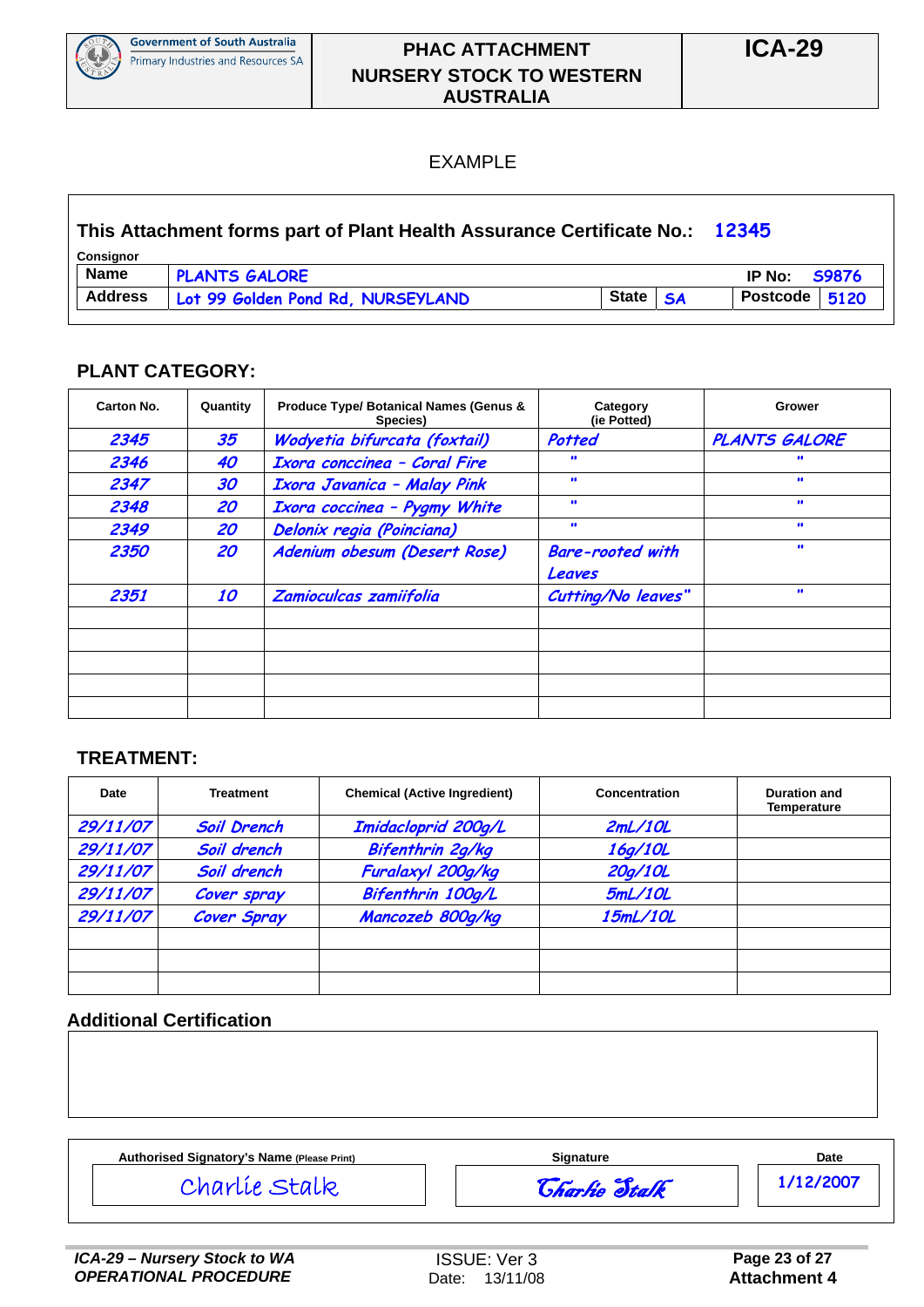![](_page_23_Picture_0.jpeg)

#### **PHAC ATTACHMENT NURSERY STOCK TO WESTERN AUSTRALIA**

#### **PHAC ATTACHMENT**

#### **This Attachment forms part of Plant Health Assurance Certificate No.:**

| <b>Consignor</b> |              |          |  |  |  |  |
|------------------|--------------|----------|--|--|--|--|
| <b>Name</b>      |              | IP No:   |  |  |  |  |
| <b>Address</b>   | <b>State</b> | Postcode |  |  |  |  |

#### **PLANT CATEGORY:**

| Carton No. | Quantity | <b>Produce Type/ Botanical Names (Genus &amp;</b><br>Species) | Category<br>(ie potted) | Grower |
|------------|----------|---------------------------------------------------------------|-------------------------|--------|
|            |          |                                                               |                         |        |
|            |          |                                                               |                         |        |
|            |          |                                                               |                         |        |
|            |          |                                                               |                         |        |
|            |          |                                                               |                         |        |
|            |          |                                                               |                         |        |
|            |          |                                                               |                         |        |
|            |          |                                                               |                         |        |
|            |          |                                                               |                         |        |
|            |          |                                                               |                         |        |
|            |          |                                                               |                         |        |
|            |          |                                                               |                         |        |
|            |          |                                                               |                         |        |

#### **TREATMENT:**

| Date | <b>Treatment</b> | <b>Chemical (Active Ingredient)</b> | Concentration | <b>Duration and</b><br>Temperature |
|------|------------------|-------------------------------------|---------------|------------------------------------|
|      |                  |                                     |               |                                    |
|      |                  |                                     |               |                                    |
|      |                  |                                     |               |                                    |
|      |                  |                                     |               |                                    |
|      |                  |                                     |               |                                    |
|      |                  |                                     |               |                                    |
|      |                  |                                     |               |                                    |
|      |                  |                                     |               |                                    |

#### **Additional Certification**

| <b>Authorised Signatory's Name (Please Print)</b> | <b>Signature</b> | Date |
|---------------------------------------------------|------------------|------|
|                                                   |                  |      |
|                                                   |                  |      |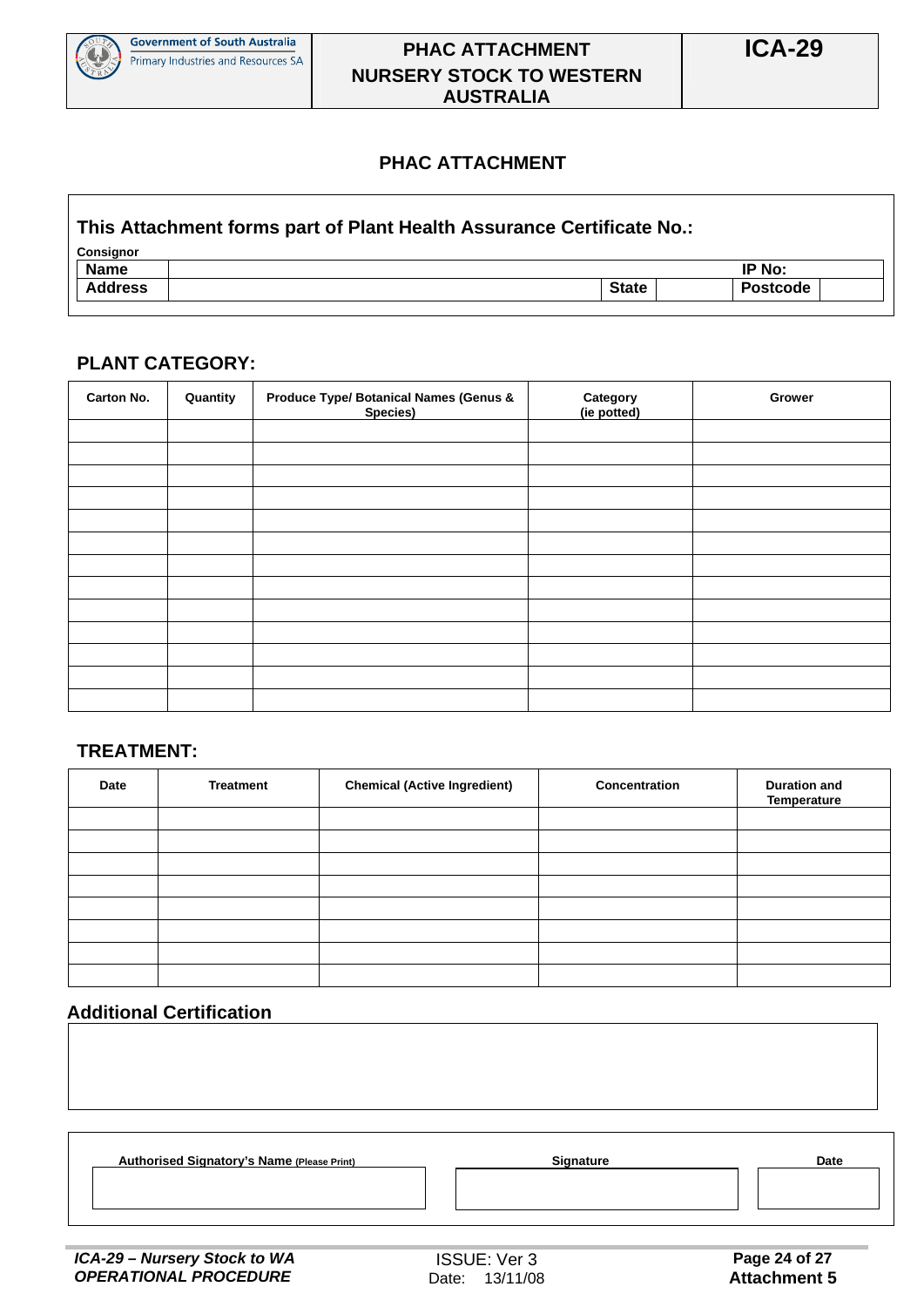![](_page_24_Picture_0.jpeg)

Ĩ.

 $IP \#$  ...........................

## TREATMENT PREPARATION CHART

Active Ingredient \_\_\_\_\_\_\_\_\_\_\_\_\_\_\_\_\_\_\_\_\_\_\_\_\_\_\_\_\_\_\_\_\_\_\_\_\_\_\_\_\_\_\_\_ Chemical Concentrate: \_\_\_\_\_\_\_\_\_\_\_\_\_\_\_\_\_\_\_\_\_\_\_\_\_\_\_\_\_ in g/L or g/km

Full Tank Volume:\_\_\_\_\_\_\_\_\_\_\_\_\_\_\_\_\_\_\_\_\_\_\_\_\_\_\_\_\_\_\_\_\_\_\_\_\_\_\_ Litres

Concentrate required for Full Tank: \_\_\_\_\_\_\_\_\_\_\_\_\_\_\_\_\_\_\_\_\_\_\_\_\_ ml/g

Balance Calibration (applicable for solid concentrate only)

The balance used was calibrated today, prior to calibration, using 3 known weights and verified as being accurate within**, AND**/- 1% of the total load range.

| Part Fill or Top-Up (Concentrate [mL or g]/Mixture [L]                     |                                                               |                                      |  |  |  |  |
|----------------------------------------------------------------------------|---------------------------------------------------------------|--------------------------------------|--|--|--|--|
|                                                                            | ___________ mL/g Concentrate / _______________ Litres Mixture |                                      |  |  |  |  |
|                                                                            | mL/g Concentrate / _________________ Litres Mixture           |                                      |  |  |  |  |
|                                                                            | ____________ mL/g Concentrate / ______________ Litres Mixture |                                      |  |  |  |  |
|                                                                            | ___ mL/g Concentrate / _____________ Litres Mixture           |                                      |  |  |  |  |
| I prepared the treatment mixture in accordance with the above information; | mL/g Concentrate / ______________ Litres Mixture              |                                      |  |  |  |  |
| <b>Printed Name</b>                                                        | Signature                                                     | Date                                 |  |  |  |  |
| ICA-29 - Nursery Stock to WA<br><b>OPERATIONAL PROCEDURE</b>               | <b>ISSUE: Ver 3</b><br>Date: 13/11/08                         | Page 25 of 27<br><b>Attachment 6</b> |  |  |  |  |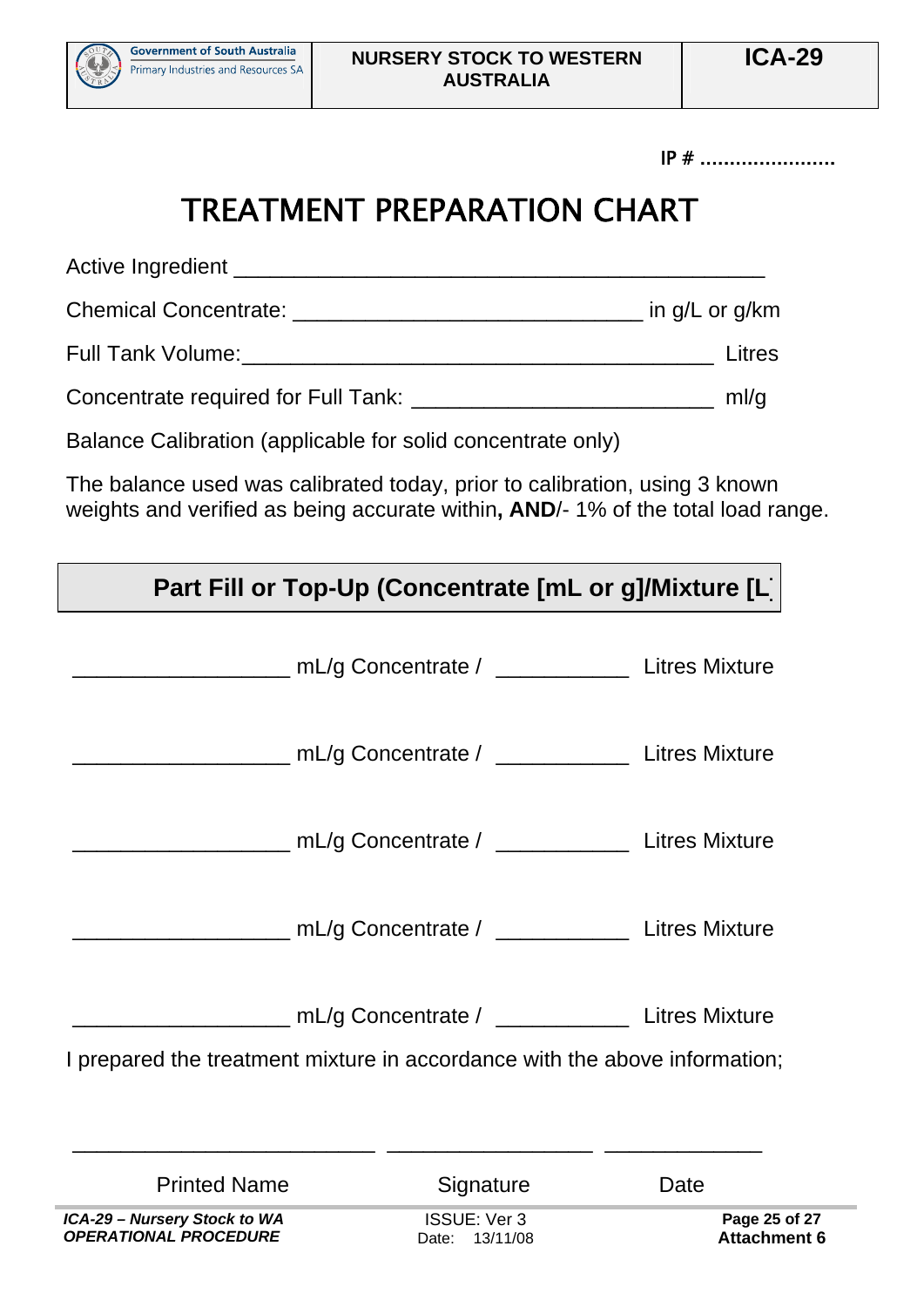![](_page_25_Picture_0.jpeg)

#### *IP # .....................*

## **TREATMENT CALIBRATION RECORD**

(To be completed and endorsed by a PIRSA Inspector for each spray tank)

#### **EQUIPMENT CALIBRATED**

| Name and Address of<br><b>Accredited Business</b>                                |                            |  |  |  |  |
|----------------------------------------------------------------------------------|----------------------------|--|--|--|--|
| Type of equipment<br>(eg boom spray, mister):                                    |                            |  |  |  |  |
| Brand:                                                                           |                            |  |  |  |  |
| Model:                                                                           |                            |  |  |  |  |
| Serial No.:                                                                      |                            |  |  |  |  |
| Other Identification:                                                            |                            |  |  |  |  |
|                                                                                  | <b>TESTING DETAILS</b>     |  |  |  |  |
| Name of PIRSA Inspector<br><b>Conducting Test</b><br><b>PIRSA Office Address</b> |                            |  |  |  |  |
| Date of Testing:                                                                 |                            |  |  |  |  |
| Type of Flow Meter Used:<br>Date of Latest Calibration<br>of Flow Meter:         |                            |  |  |  |  |
|                                                                                  | <b>CALIBRATION RESULTS</b> |  |  |  |  |
| Maximum Mixture Level Volume (litres)                                            |                            |  |  |  |  |
| Incremental Volumes (litres)<br>(as marked on the spray tank):                   |                            |  |  |  |  |

#### **CERTIFICATION**

The spray mixture tank on the equipment described above has been calibrated in the normal filling position using a calibrated flow meter. Volume indicator marks have been clearly marked on the tank with the volume in litres required to fill the tank to that level.

| <b>Printed Name</b> | Inspectors Signature | Date | . T O M M |
|---------------------|----------------------|------|-----------|
|                     |                      |      |           |